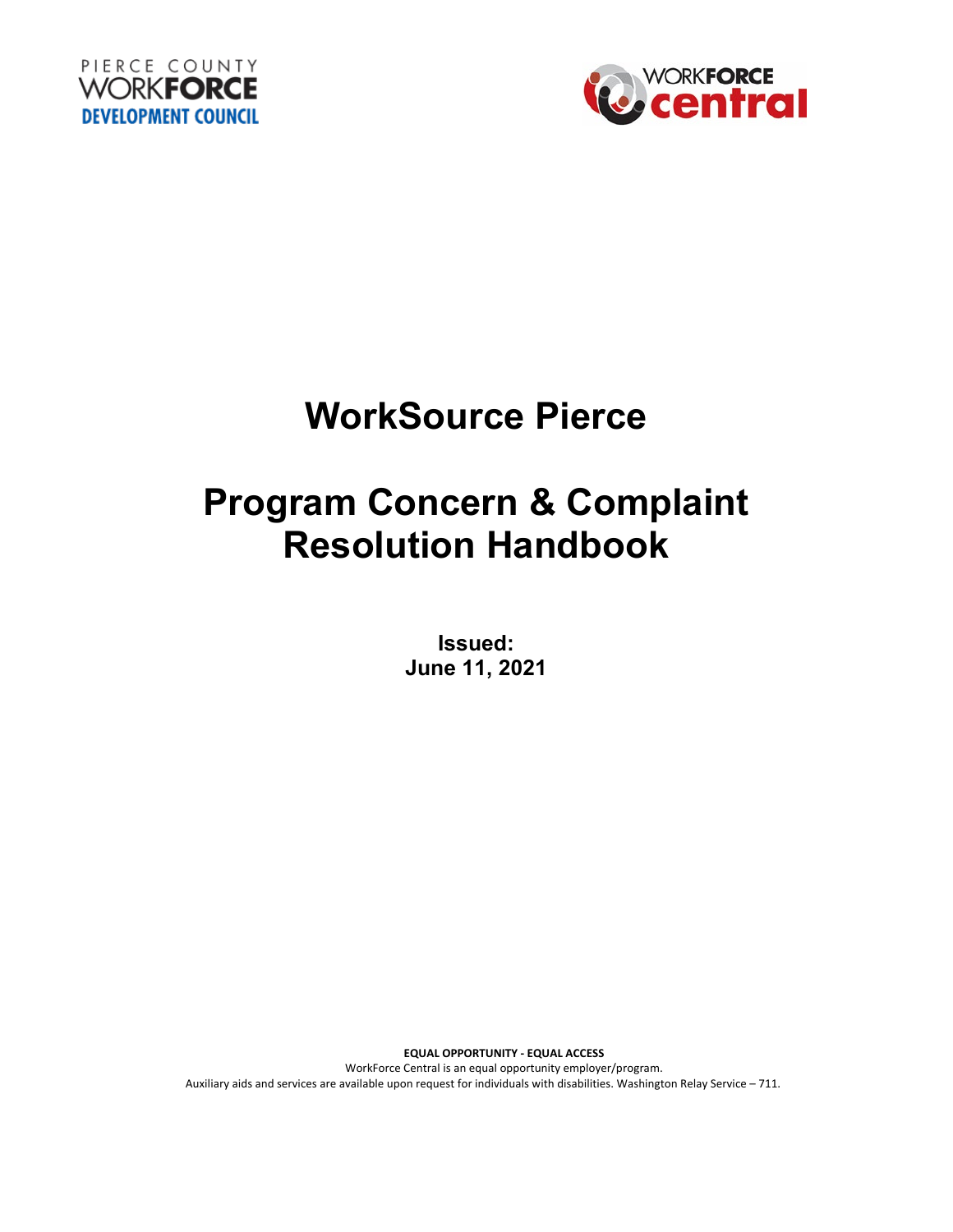| 1.<br>2. | Procedures for Transferring Out-of-Area Program Complaints Regarding ES Regulations 5 |
|----------|---------------------------------------------------------------------------------------|
|          |                                                                                       |
|          |                                                                                       |
|          |                                                                                       |
|          |                                                                                       |
|          |                                                                                       |
|          |                                                                                       |
|          |                                                                                       |
|          |                                                                                       |
|          |                                                                                       |
|          |                                                                                       |
|          |                                                                                       |
|          |                                                                                       |
|          |                                                                                       |
|          |                                                                                       |
|          |                                                                                       |
|          |                                                                                       |
|          |                                                                                       |
|          |                                                                                       |
|          |                                                                                       |
|          |                                                                                       |
|          |                                                                                       |
|          |                                                                                       |
|          |                                                                                       |
|          |                                                                                       |
|          | TRADE ADJUSTMENT ASSISTANCE ACT (TAA) PROGRAM COMPLAINT PROCEDURES  9                 |
|          |                                                                                       |
|          |                                                                                       |
|          |                                                                                       |
|          |                                                                                       |
|          |                                                                                       |
|          |                                                                                       |
|          |                                                                                       |
|          |                                                                                       |
|          | Program Complaint Log                                                                 |
|          |                                                                                       |
|          |                                                                                       |
| 3.       |                                                                                       |
|          |                                                                                       |
|          |                                                                                       |
|          |                                                                                       |
|          |                                                                                       |
|          |                                                                                       |
|          |                                                                                       |
|          |                                                                                       |
|          |                                                                                       |
|          |                                                                                       |
|          |                                                                                       |
|          |                                                                                       |
|          |                                                                                       |
|          |                                                                                       |
| 4.       |                                                                                       |
|          |                                                                                       |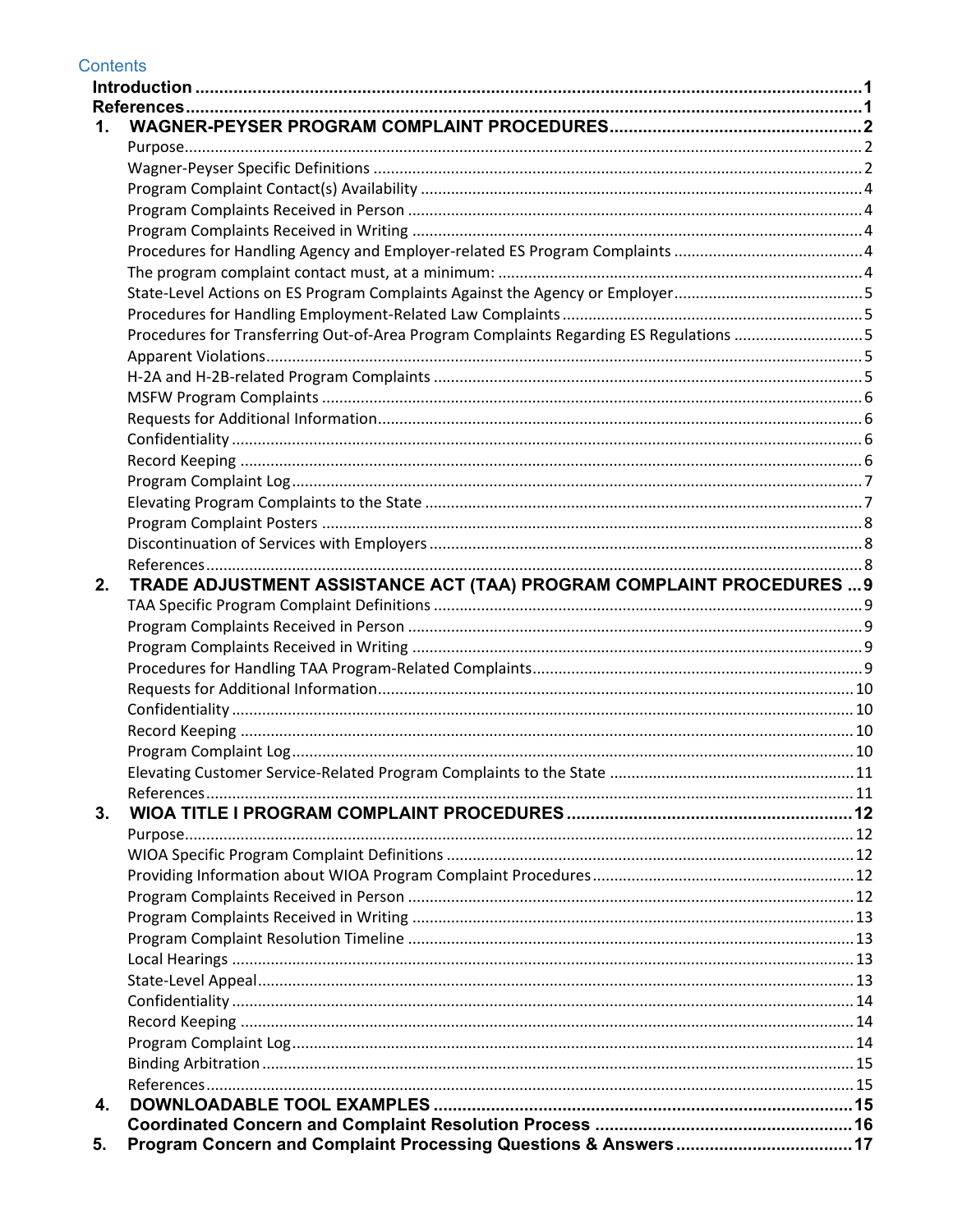# <span id="page-2-0"></span>**INTRODUCTION**

This WorkSource Pierce Program Concern & Complaint Handbook provides procedural guidance to partners in the WorkSource Pierce system for processing Workforce Innovation and Opportunity Act (WIOA) Title I, Wagner-Peyser Title III, and Trade Adjustment Act (TAA) program complaints in compliance with federal regulations. The content of this procedural handbook is equivalent to WorkForce Central's Program Concern & Complaint Policy. Both the Program Concern & Complaint Policy and this Handbook are located on WorkForce Central's website at [https://workforce-central.org/about/policies/.](https://workforce-central.org/about/policies/)

WorkForce Central's [Program Concern](https://workforce-central.org/about/policies/) & Complaint Resolution Policy (hyperlink), which introduces this handbook, is intended to:

- Clarify the oversight role of WorkForce Central.
- Outline minimum expectations for coordinating program complaints among partners.
- Encourage prompt resolution of all customer concerns.

This handbook builds on this framework by:

- Clarifying roles and responsibilities of partners and programs regarding program complaint processing.
- Providing approved procedures containing minimum state and federal requirements for processing program complaints.
- Providing examples of tools (e.g., complaint log and forms) to assist with the implementation of procedures that comply with minimum requirements.

The program complaint procedures and tools in this handbook can serve as templates for WorkForce Central to adopt or modify. These templates represent the minimum state and federal requirements and should not be modified to remove minimum state and federal requirements.

#### **Each section of the Handbook is intended as a stand-alone guide for program complaint procedures within its applicable program.**

**Note:** *Discrimination complaints* are processed under the WorkForce Central's Discrimination Complaint Policy, located on [WorkForce Central's website](https://workforce-central.org/about/policies/) (hyperlink).

Customers with disabilities must be provided, upon request and at no cost to them, appropriate accommodations, auxiliary aids, and services to file their program concern or program complaint. Customers who are limited English proficient (LEP) must be provided, upon request and at no cost to them, language assistance services, including oral interpretation and/or written translation to file their concern or complaint, per [29 CFR Part 38.](https://www.ecfr.gov/cgi-bin/retrieveECFR?gp=&SID=f93578defc0df53d553a30c5b65b1edd&mc=true&r=PART&n=pt29.1.38#se29.1.38_19)

# <span id="page-2-1"></span>**REFERENCES**

- [20 CFR 651,](https://www.govinfo.gov/content/pkg/CFR-2018-title20-vol3/pdf/CFR-2018-title20-vol3-sec651-10.pdf) [652,](https://www.ecfr.gov/cgi-bin/text-idx?node=pt20.3.652&rgn=div5) [653,](https://www.govinfo.gov/app/details/CFR-2012-title20-vol3/CFR-2012-title20-vol3-part653/summary) and [658](https://www.govinfo.gov/content/pkg/CFR-2017-title20-vol4/pdf/CFR-2017-title20-vol4-part658.pdf)
- [20 CFR 683.600](https://www.govinfo.gov/content/pkg/CFR-2018-title20-vol4/pdf/CFR-2018-title20-vol4-sec683-600.pdf)
- [20 CFR 658.410](https://www.govinfo.gov/content/pkg/CFR-2018-title20-vol4/pdf/CFR-2018-title20-vol4-sec658-410.pdf)
- [29 CFR 38](https://www.govinfo.gov/content/pkg/CFR-2016-title29-vol1/pdf/CFR-2016-title29-vol1-part38.pdf)
- [WIOA Section 188](https://www.dol.gov/oasam/programs/crc/sec188.htm)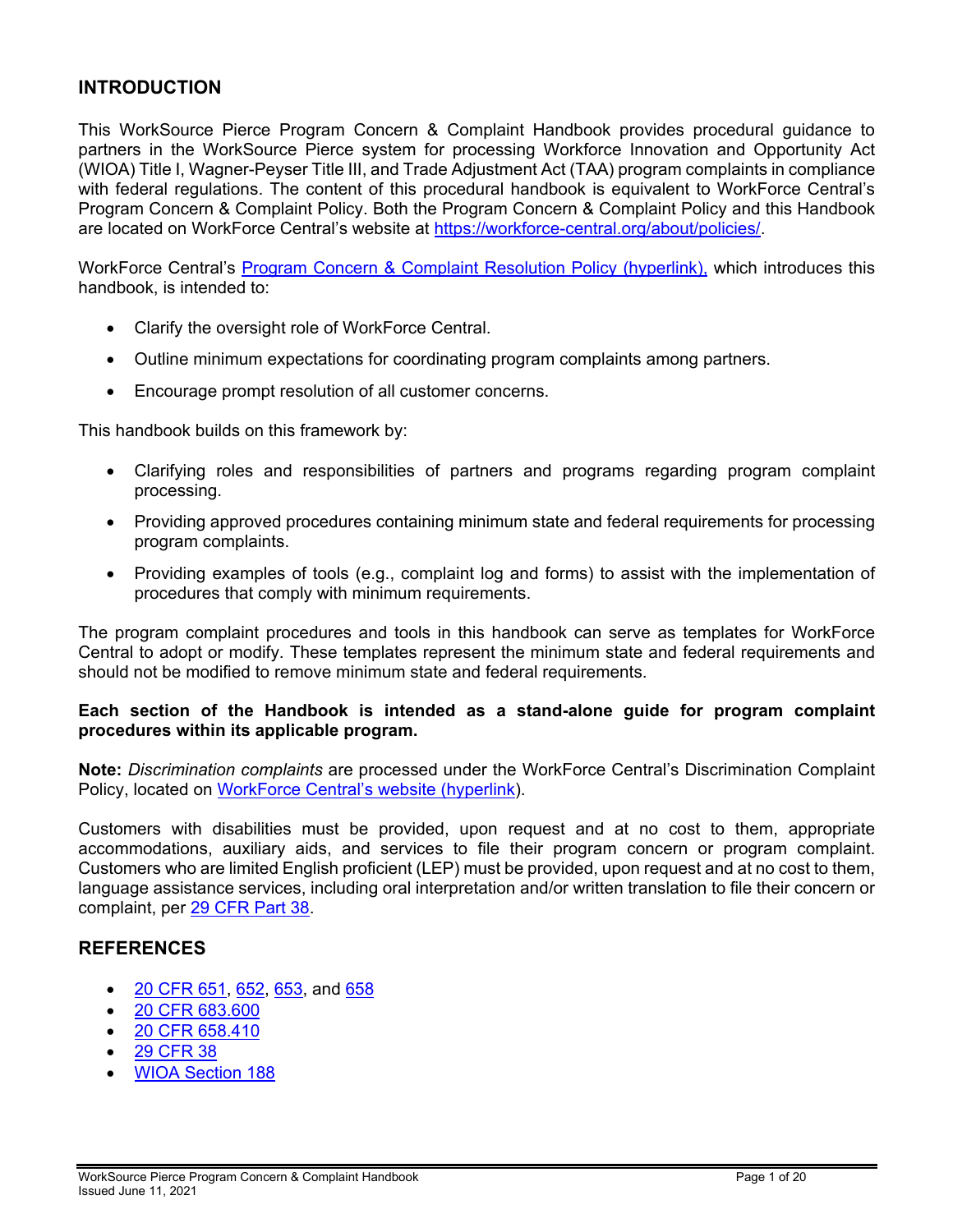# <span id="page-3-0"></span>**1. WAGNER-PEYSER PROGRAM COMPLAINT PROCEDURES**

# <span id="page-3-1"></span>**Purpose**

To establish minimum requirements for accepting, fact-finding, resolving and referring program customer complaints and apparent violations connected to Wagner-Peyser funded services or partners.

# <span id="page-3-2"></span>**Wagner-Peyser Specific Definitions**

**Apparent Violation** – an apparent violation of Wagner-Peyser regulations or employment-related laws by an employer, where an employee or a Washington State Employment Security Department (ESD) representative observes, has reason to believe, or has received information regarding a suspected violation. If the employer has posted on the agency's "WorkSource Washington" website within the past 12 months, the appropriate program complaint contact must attempt to resolve the apparent violation. If the employer has not posted on the agency's website within the last 12 months, the apparent violation of employment-related law must be referred to the appropriate enforcement agency.

**Complainant** – an individual, organization, employer, association, or other entity filing a program complaint. When the complainant is an English Language Learner (ELL) all written correspondence with the complainant pertaining to the program complaint must include a translation into the complainant's native language.

**Complaint (Wagner-Peyser)** – the submission of a written and signed allegation that Wagner-Peyser (employment service) funded programs or partners violated Wagner-Peyser regulations, or an allegation that an employer violated federal, state, or local employment-related laws. At a minimum, program complaints must contain the following information:

- Complainant's name.
- Mailing address or other means by which the complainant may be contacted.
- Identification of individual(s) or organizations(s) responsible for the alleged issue.
- A description of the complainant's allegations, which must include enough detail to determine the jurisdiction of the program complaint and the date(s) the alleged incident(s) took place.
- The complainant's written or electronic signature and signature date. The signature of their authorized representative is also acceptable.

**Complaint Contact** – ESD's Employment Connections (EC) Regional Director or the designated local staff assigned to process program complaints according to procedural requirements contained in this section of the Handbook (Wagner-Peyser Program Complaint Procedures).

**Complaint regarding an employment-related law** – a complaint filed by an individual that does not pertain to job postings placed in the last 24 months on the agency's website by an employer, or to H2A-H2B postings made by the agency in the last 24 months, that alleges an employer, or an agency violated federal or state employment related laws.

**Complaint regarding the Employment Service (ES) regulations** – an ES complaint may be an agency-related complaint or an employer-related complaint.

• An agency-related complaint occurs in instances where a complainant alleges that ESD or a WorkSource partner, through actions or omissions, violated Wagner-Peyser regulations.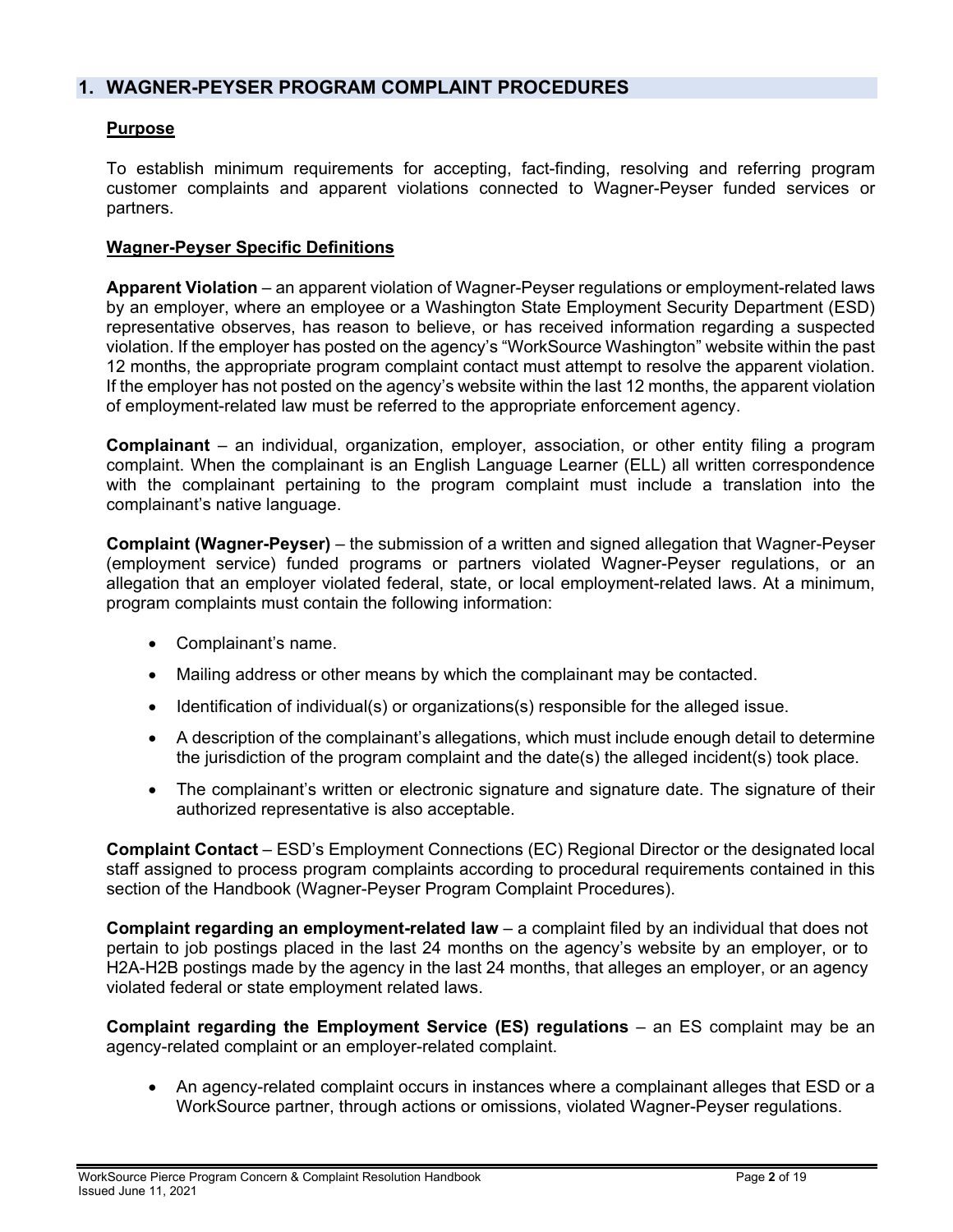- An employer-related complaint pertains to job postings within the last 24 months, placed on the agency's website by an employer, or H2A-H2B postings made by the agency, in which the complainant:
	- $\circ$  Alleges the employer violated the terms and conditions of the job posting; or
	- $\circ$  Alleges the employer violated an employment-related law such as wages, working conditions, child labor laws, sanitation, or housing standards, etc.).

**Determination** – a written record of the results of an investigation, the conclusions reached on the allegations of the program complaint, and how the complaint was resolved. If the complaint is against ESD, the determination includes an offer to the complainant of the opportunity to request, in writing, a hearing within 20 business days after the certified date of receipt of the notification.

**Employment-Related Laws** – those laws that relate to the employment relationship, such as those enforced by the Department of Labor's Wage and Hour Division (WHD), Occupational Safety and Health Administration (OSHA, or by other Federal, State, or local agencies.

**Employment service (ES) regulations** – the Federal regulations at 20 CFR Parts [651, 652, 653,](https://www.govinfo.gov/content/pkg/FR-2016-08-19/pdf/2016-15975.pdf)  [654, 658,](https://www.govinfo.gov/content/pkg/FR-2016-08-19/pdf/2016-15975.pdf) and [29 CFR Part 75.](https://www.ecfr.gov/cgi-bin/text-idx?SID=9410bdbaa38ed611c709f0e4144924d9&mc=true&tpl=/ecfrbrowse/Title29/29cfr75_main_02.tpl)

**Enforcement Agency** – a body sanctioned by local, state, or national government to enforce laws. Examples include the Washington State Department of Labor and Industries (L&I), Department of Labor's (DOL's) Wage & Hour Division (WHD), or the Washington State Human Rights Commission, etc.

**H-2A Program** – the federal program that allows agricultural employers who anticipate a labor shortage to apply for permission to hire foreign workers temporarily.

**H-2B Program** – the federal program that allows non-agricultural employers who anticipate a labor shortage to apply for permission to hire foreign workers temporarily.

**Migrant Seasonal Farmworker (MSFW)** – a migrant farmworker, a seasonal farmworker, or a migrant food processing worker.

**Resolution** – A program complaint is considered resolved when:

- The complainant indicates satisfaction with resolution.
- The complainant chooses not to elevate a complaint to the next level.
- The complainant fails to respond to a written request for information within time frames.
- The complainant exhausts the final level of review.
- The agency with jurisdiction makes a final determination on a referred complaint.

Note: If a complainant or a complainant's representative fails to respond within the specified time frames, the complainant or the complainant's representative may reopen the case within one year after it has been closed.

**Respondent** – the individual or entity that is alleged to have committed the violation described in the complaint.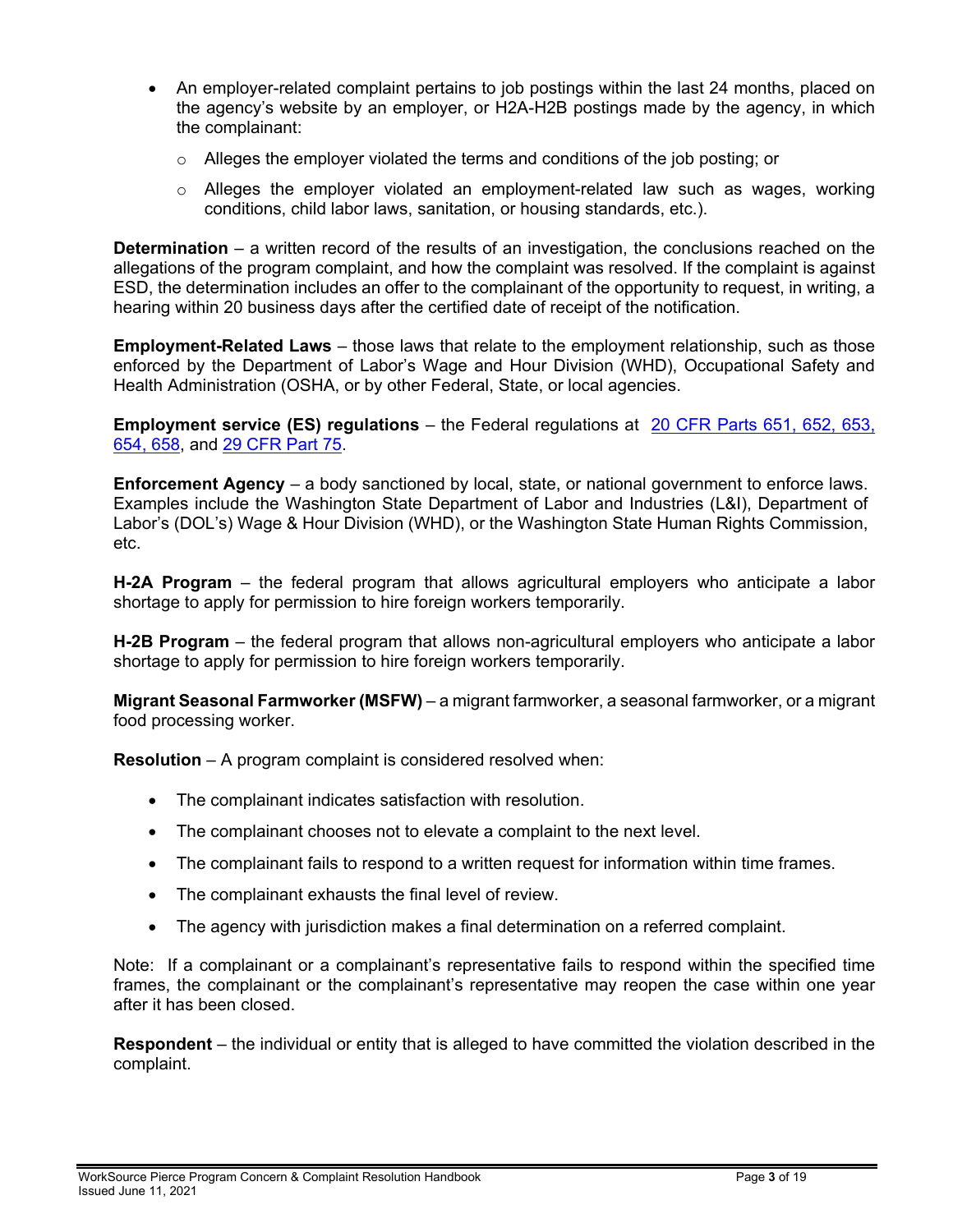# <span id="page-5-0"></span>**Program Complaint Contact(s) Availability**

A locally designated trained program complaint contact must be available to receive program complaints regarding both ES regulations and complaints regarding employment law, in person, at all WorkSource centers and affiliates where Wagner-Peyser funded staff are located.

## <span id="page-5-1"></span>**Program Complaints Received in Person**

If an individual decides to file a program complaint, the following minimum steps must be followed:

- Offer to explain the process for filing a program complaint and offer to take the complaint in writing. It is recommended, but not required, that complainants use the Program Complaint Form (available in **[English](https://workforce-central.org/wp-content/uploads/2021/06/program-complaint-form-english.pdf)** and **Spanish**) or the federally approved **ETA 8429**, [Complaint/Apparent Violation Form.](https://wdr.doleta.gov/directives/attach/TEN/TEN_20-19_Attachment_III.pdf) Forms are accessible via the hyperlinks here and on [WorkForce Central's website.](https://workforce-central.org/about/policies/) If the complainant represents several other complainants, all complainants must be named; however, only one signature is required from a complainant listed on the form. An additional sheet may be attached to the form if more space is needed. The additional sheet must be signed and dated by the complainant or the complainant's representative.
- Obtain all necessary information to resolve or refer the program complaint.
- If a program complaint is filed by a MSFW, ask the complainant to contact WorkSource before leaving the area in order to obtain change of address information. If the complaint is not resolved at the lowest level possible, the complainant will also be advised to maintain communication with the program complaint contact during the fact-finding. For MSFW, the program complaint contact is the State Monitor Advocate (SMA).
- Provide the complainant and any other complainants named on the form with a copy of the completed complaint form as confirmation of receipt.
- Process as a complaint regarding ES regulations or a complaint regarding an employmentrelated law, depending on jurisdiction.

# <span id="page-5-2"></span>**Program Complaints Received in Writing**

When a program complaint in any form (such as a letter or e-mail) is received that is signed by the complainant (or the complainant's representative) and includes sufficient information to initiate processing, the document must be treated as if it were a properly completed program complaint form filed in person by the complainant and processed as a program complaint regarding ES regulations or as a program complaint regarding an employment-related law. Confirmation of receipt must be provided to the complainant via hard copy mailing or email.

If the complainant has not provided sufficient information to process the complaint, additional information must be requested following procedures noted in this handbook.

# <span id="page-5-3"></span>**Procedures for Handling Agency and Employer-related ES Program Complaints**

<span id="page-5-4"></span>The program complaint contact must, at a minimum:

- Conduct fact-finding.
- Attempt to resolve the agency related complaint within **15 working days** of receiving the complaint.
- Document all actions taken.
- If unable to resolve the complaint within **15 working days**, the program complaint contact will elevate the complaint to ESD's state contacts using information noted in this handbook. The referral will be made in writing and contain a summary of the local determination made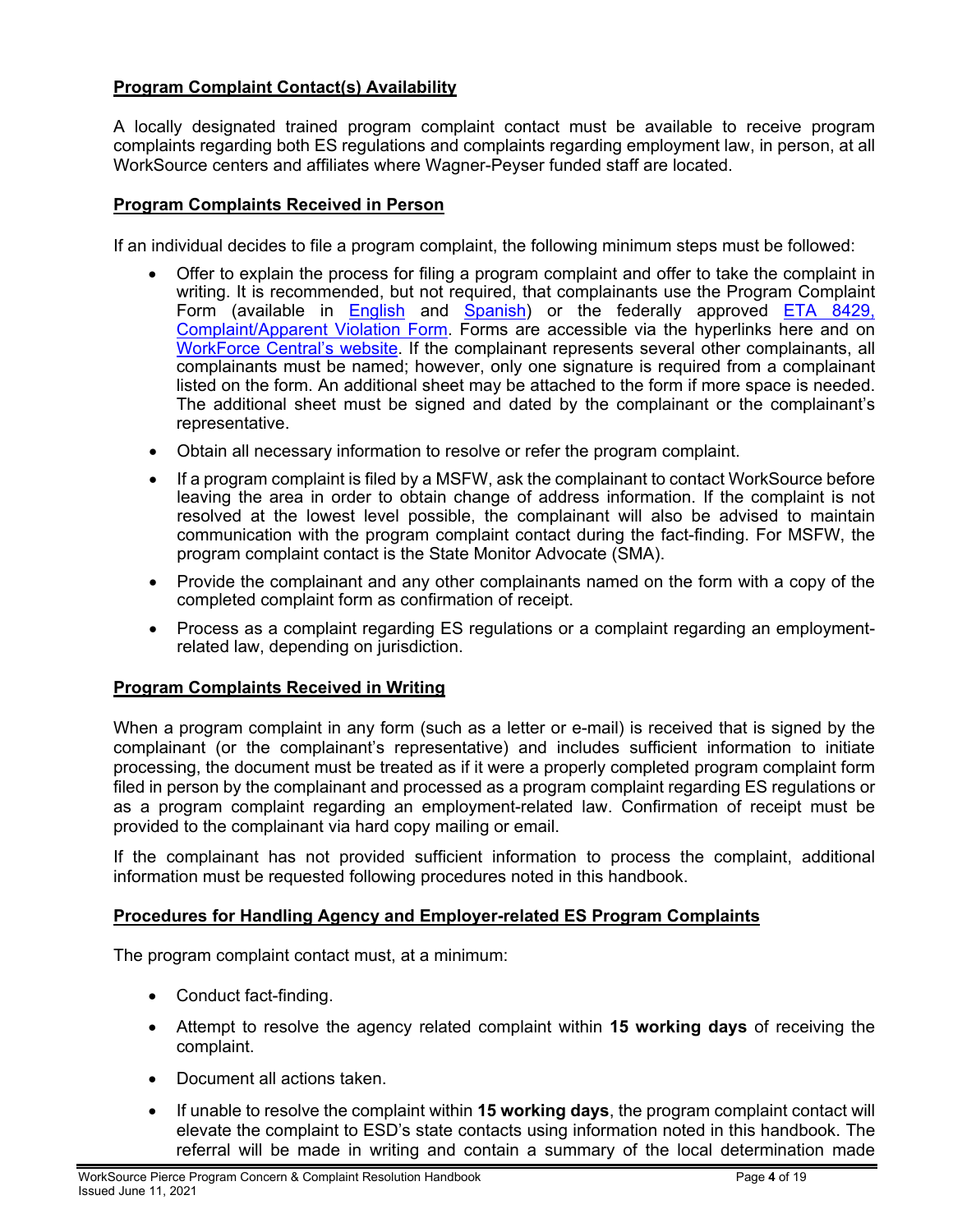regarding the complaint. The local program complaint contact must inform the complainant and the respondent in writing, via mail or email, of the referral action made to the state.

# <span id="page-6-0"></span>**State-Level Actions on ES Program Complaints Against the Agency or Employer**

The state program complaint contact must attempt to resolve the program complaint or, if necessary, may conduct additional fact-finding. If a resolution has not been achieved within **30 working days** from the date of referral, the state will issue a written determination via certified mail and may provide copies via email.

Complainants may request a hearing if they remain unsatisfied after a determination has been issued by the state. Hearings will be scheduled in accordance with [20 CFR 658.416\(e\).](https://www.gpo.gov/fdsys/pkg/CFR-2010-title20-vol3/pdf/CFR-2010-title20-vol3-sec658-416.pdf)

#### <span id="page-6-5"></span><span id="page-6-1"></span>**Procedures for Handling Employment-Related Law Complaints**

For all program complaints alleging an employment-related law violation, the program complaint contact must assist the individual by referring the complaint to the appropriate enforcement agency in writing.

All program complaints regarding an employment-related law that are referred to an enforcement agency must be logged.

No follow-up is required on referrals made to an enforcement agency on complaints regarding employment-related laws unless the complainant is an MSFW.

#### <span id="page-6-2"></span>**Procedures for Transferring Out-of-Area Program Complaints Regarding ES Regulations**

Program complaints regarding allegations that occurred in another part of the state must be referred to the local ESD administrator where the alleged violation of ES regulations occurred.

If a WorkSource center or affiliate receives a program complaint against more than one site, with an alleged agency-wide violation of ES regulations, the complaint may be initially processed at the state level. Therefore, such complaints must be forwarded to the state for further consideration using the information noted in this handbook.

If a WorkSource center or affiliate receives a program complaint regarding allegations that occurred in another state, the complaint must be taken in writing and submitted to the state using the information noted in this handbook for appropriate referral and processing.

#### <span id="page-6-3"></span>**Apparent Violations**

All apparent violations must be reported to a local program complaint contact.

The program complaint contact, in conjunction with the WorkSource office administrator, must determine if there is enough information to suggest that a violation of Wagner-Peyser (ES) regulations or employment-related law occurred. If that is the case, the relevant program complaint procedures must be followed, and the violation must be logged.

#### <span id="page-6-4"></span>**H-2A and H-2B-related Program Complaints**

All H-2A and H-2B related program complaints, whether received from workers referred through WorkSource or otherwise, are considered ES program complaints.

If a complainant alleges that ESD or its personnel, through actions or omissions, violated H-2A and H-2B regulations, the complaint will be processed as an [ES complaint against the agency.](#page-6-0)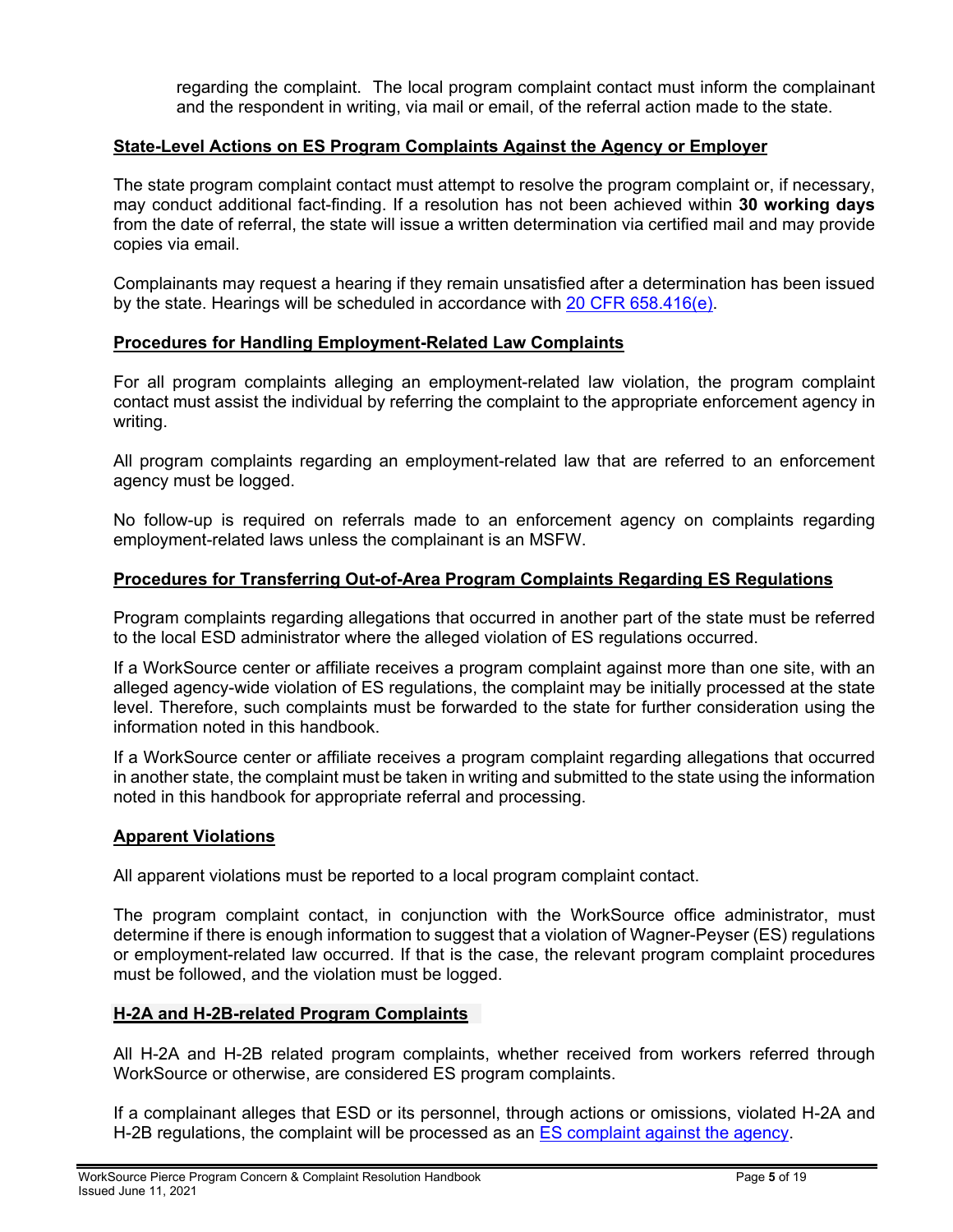If a complainant files a program complaint against an H-2A or H-2B employer, alleging the employer did not comply with recruitment requirements or contractual terms, the complaint will be processed as an [ES Complaint against the employer.](#page-6-5)

## <span id="page-7-0"></span>**MSFW Program Complaints**

All MSFW program complaints and apparent violations must be handled according to the type of allegations and situations described in previous sections, with the following **exceptions**:

- For ES, apparent violations and employment-related law complaints brought by an MSFW as described in this handbook, resolution must be attempted within **five (5) working days**, **except** when the local program complaint contact determines such attempts may be detrimental to a complainant or may be an allegation of discrimination. In such instances, the program complaint contact must either immediately refer the complaint to the appropriate enforcement agency or to the WorkForce Central Equal Opportunity (EO) Officer or the State-Level EO Officer, as appropriate.
- All complainants must be offered the full array of employment services available at the WorkSource Center.
- MSFW program complaints referred to the state level must be sent to the State Monitor Advocate (SMA), and the MSFW complainant must be provided the SMA's contact information.
- Monthly follow-up must be conducted on all MSFW program complaints referred to an enforcement agency, as described in this handbook.
- MSFWs will be given up to **40 working days** from the date of receipt to respond to written requests for additional information, as described in 20 [CFR 658.411\(b\)\(ii\)\(B\).](https://www.govinfo.gov/content/pkg/CFR-2018-title20-vol4/pdf/CFR-2018-title20-vol4-sec658-411.pdf)

#### <span id="page-7-1"></span>**Requests for Additional Information**

If a program complaint contact is unable to speak to a complainant to obtain additional information in order to resolve a program complaint, a written request for that information will be sent via certified mail or through some other form of communication where receipt can be verified. All non-MSFW complainants are allowed **20 working days** from the date of receipt to respond to a written request for additional information. If a complainant does not respond, the program complaint will be considered closed.

#### <span id="page-7-2"></span>**Confidentiality**

The identity of a complainant(s) or any person who provides information related to a program complaint, or who assists in a complaint investigation, will be kept confidential to the maximum extent possible, consistent with applicable law and a fair determination of the complaint. The identity of a complainant may only be released upon written consent of the individual(s) providing the information regarding a complaint or apparent violation.

#### <span id="page-7-3"></span>**Record Keeping**

All records and correspondence related to program complaints will be maintained by the program complaint contact and kept separately from any other records. All such records must be maintained for a period of not less than three (3) years from the final date of resolution of the complaint in alignment with [29 CFR 97.42.](https://www.govinfo.gov/content/pkg/CFR-2018-title29-vol1/pdf/CFR-2018-title29-vol1-sec97-42.pdf)

At a minimum, complaint files will include:

• An original of completed complaint form(s).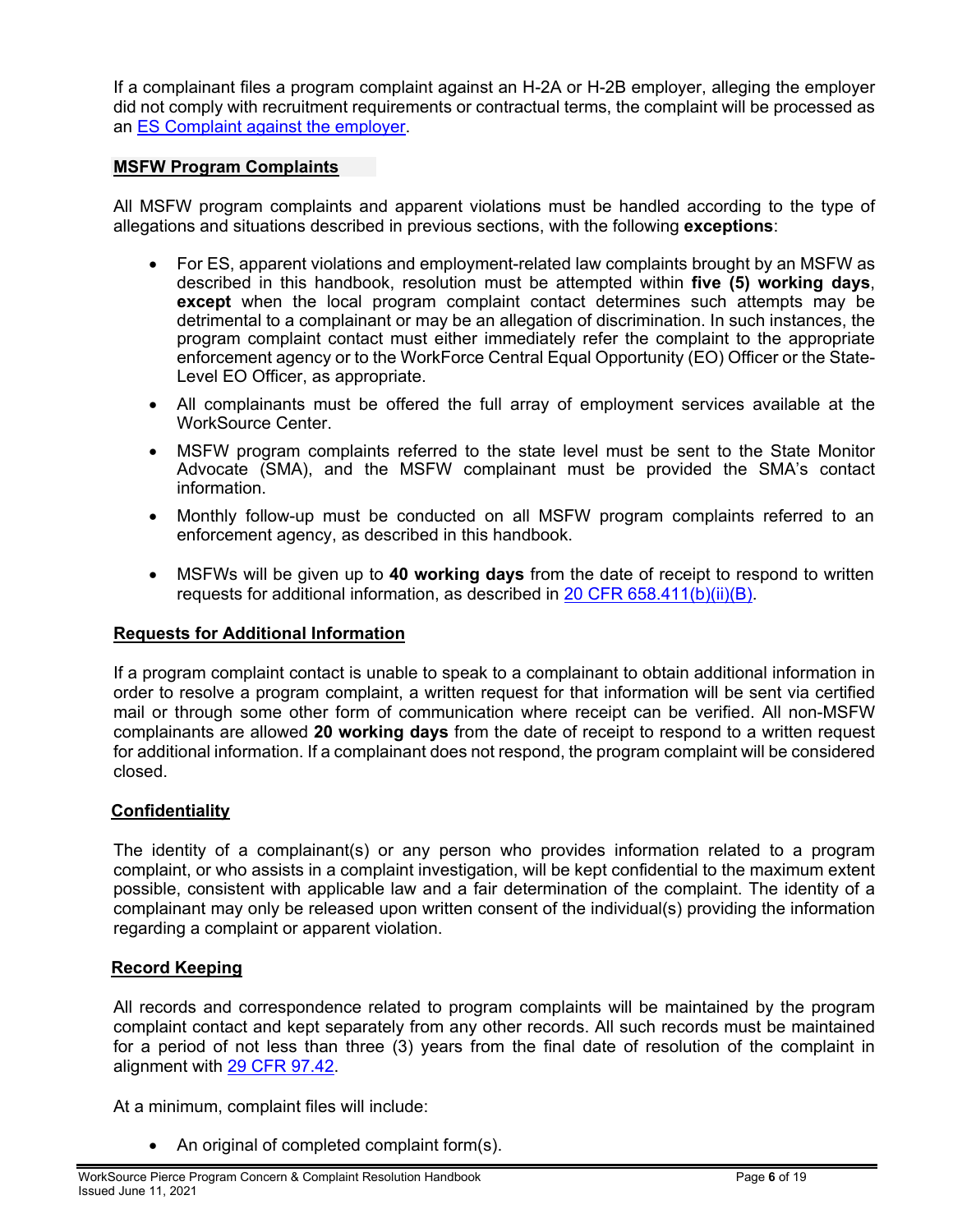- Originals of all correspondence received/transmitted.
- A record of pertinent telephone calls.
- Copies of e-mail correspondence, if any.
- Copies of written or typed notes.
- Miscellaneous items relevant to the allegations such as copies of check stubs, work agreements, etc.

## <span id="page-8-0"></span>**Program Complaint Log**

All WorkSource centers and affiliates will maintain a system for logging Wagner-Peyser program complaints and for maintaining confidentiality of complaint information. Here is an example of a [program complaint log](https://workforce-central.org/wp-content/uploads/2021/06/wfc-program-complaint-log.pdf) (hyperlink) that meets the requirements for all program complaints. At a minimum, the log must contain:

- The name of the complainant.
- The name of the respondent (employer or state agency).
- The date the program complaint is filed.
- Whether the complaint is by or on behalf of an MSFW.
- Whether the complaint pertains to ES regulations.
- If the program complaint pertains to ES regulations, whether it is employer-related or agencyrelated.
- If the complaint alleges an employment-related law violation against an employer, the enforcement agency to which the referral was made.
- The action taken and whether the complaint has been resolved.

If the Program Complaint Coordinator receives a discrimination complaint, they will log it as follows and then forward the complaint to the WorkForce Central EO Officer and/or the State-Level EO Officer:

- The name and address of the complainant.
- The basis of the discrimination complaint.
- A description of the complaint.
- The date the complaint was filed.
- The disposition and date.
- Any other pertinent information.

Access to the program complaint log must be limited to the Program Complaint Coordinator, the WorkForce Central EO Officer, and personnel authorized to monitor the program complaint process.

#### **Program Complaint Log Coordination**

Within **one (1) month** of the end of a calendar quarter, the program complaint contact must provide the State Monitor Advocate an electronic copy of all complaints logged during that quarter.

# <span id="page-8-1"></span>**Elevating Program Complaints to the State**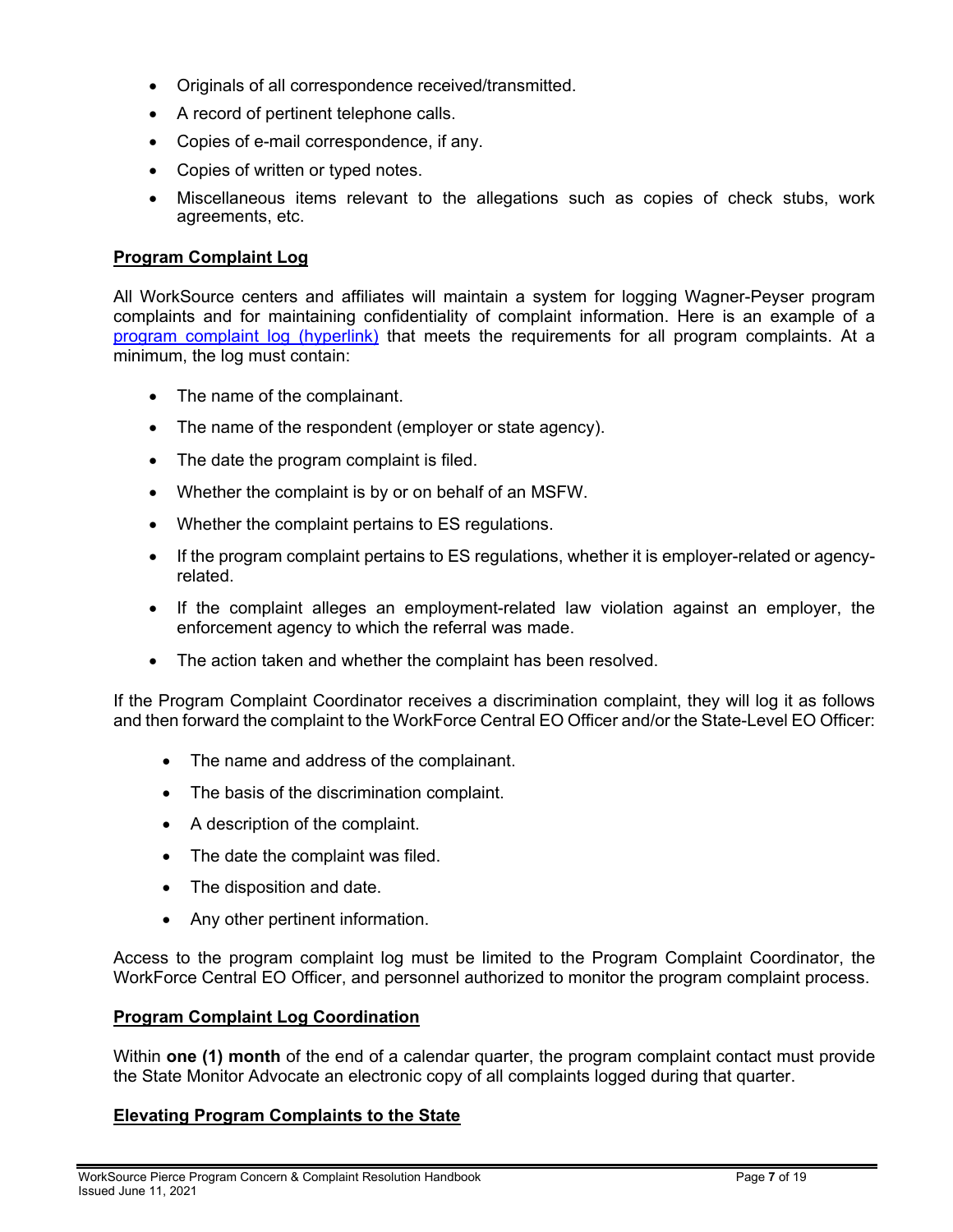Program complaints must be elevated to the state for resolution or further action if:

- No decision or resolution has been reached within **15 working days for non-MSFWs and 5 working days for MSFWs** of the filing of an ES complaint against the agency.
- No decision or resolution has been reached within **15 working days for non-MSFWs and 5 working days for MSFWs** of the filing of an ES complaint against an employer.
- An ES program complaint is made against more than one WorkSource center or affiliate, with an alleged agency-wide violation as noted in this handbook, or
- A program complaint is made against a respondent from another state as noted in this handbook.

To elevate a non-MSFW program complaint, the Program Complaint Contact must submit it to the state complaint officer at:

[ESDGPStateComplaintOfficer@esd.wa.gov](mailto:ESDGPStateComplaintOfficer@esd.wa.gov)

or

Attention: Complaint Officer Employment Security Department PO Box 9046 Olympia, WA 98507*-*9046

To elevate an MSFW program complaint, the Program Complaint Contact must email the complaint to:

# [ESDGPMonitorAdvocate@esd.wa.gov](mailto:ESDGPMonitorAdvocate@esd.wa.gov)

#### <span id="page-9-0"></span>**Program Complaint Posters**

All WorkSource centers and affiliates that offer Wagner-Peyser funded services will display an ETAapproved [WorkSource program complaint poster](https://storemultisites.blob.core.windows.net/media/WPC/adm/policy/WS-Complaints%20Poster.pdf) (hyperlink) in an area conspicuous and readily visible to the public.

# <span id="page-9-1"></span>**Discontinuation of Services with Employers**

ESD will initiate discontinuation of services to employers consistent with [20 CFR 658 Subpart F.](https://www.ecfr.gov/cgi-bin/text-idx?node=sp20.4.658.f&rgn=div6)

# <span id="page-9-2"></span>**References**

- [20 CFR 658 Subpart E](https://www.govinfo.gov/content/pkg/CFR-2017-title20-vol4/pdf/CFR-2017-title20-vol4-part658.pdf) Employment Service and Employment-Related Law Complaint System (Complaint System)
- [20 CFR 658 Subpart F](https://www.govinfo.gov/content/pkg/CFR-2017-title20-vol4/pdf/CFR-2017-title20-vol4-part658.pdf) Discontinuation of Services to Employers by the Wagner-Peyser Act Employment Service
- [20 CFR 653.113](http://www.versuslaw.com/cfr/20cfr/20cfr=00653@265489.asp) Apparent Violations
- [20 CFR 653.503](http://www.versuslaw.com/cfr/20cfr/20cfr=00653@265497.asp) Field Checks
- [29 CFR 97.42](https://www.govinfo.gov/content/pkg/CFR-2018-title29-vol1/pdf/CFR-2018-title29-vol1-sec97-42.pdf) Retention and Access Requirements for Records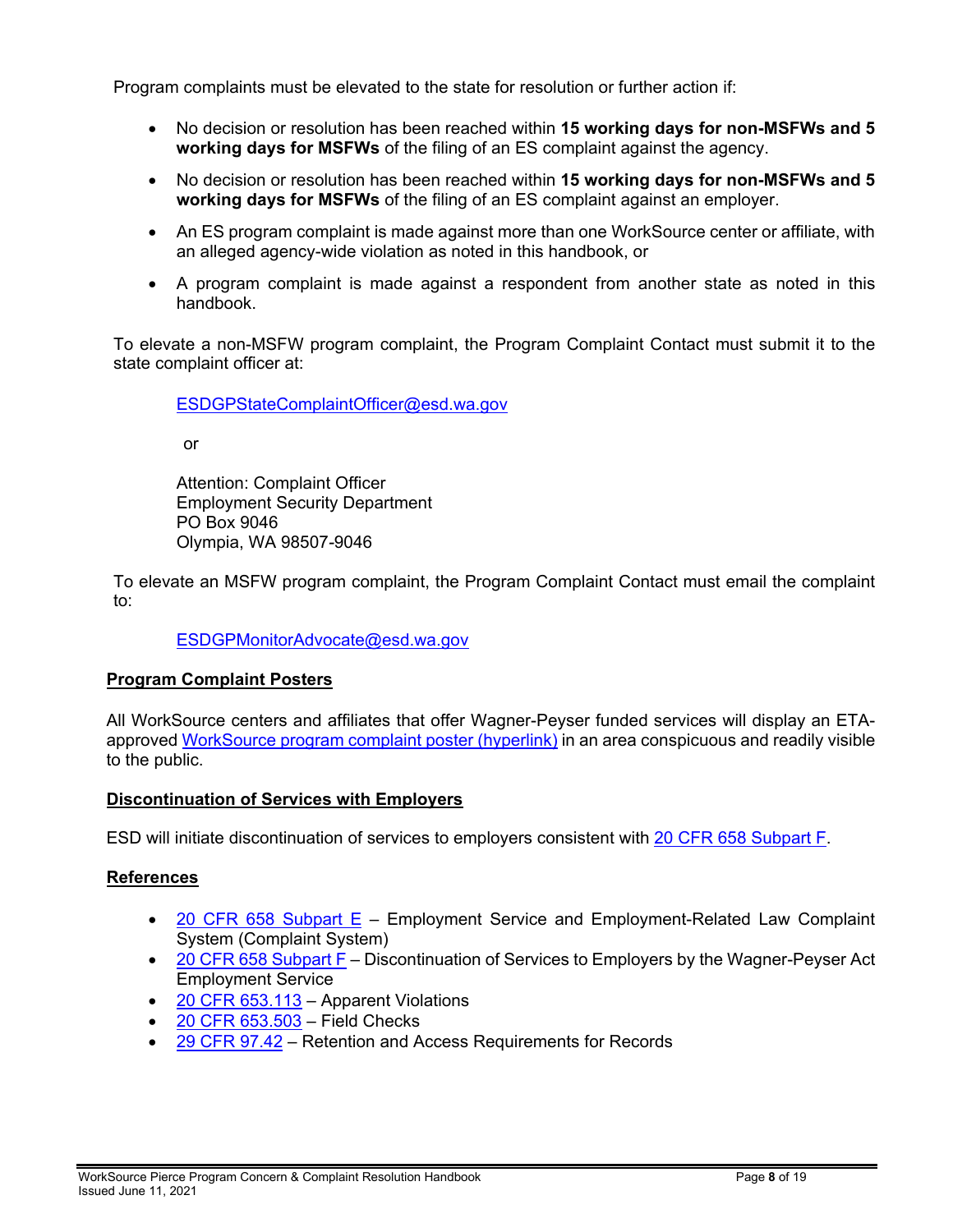# <span id="page-10-0"></span>**2. TRADE ADJUSTMENT ASSISTANCE ACT (TAA) PROGRAM COMPLAINT PROCEDURES**

# **Purpose**

To establish minimum requirements for program complaints related to all TAA program service providers.

#### <span id="page-10-1"></span>**TAA Specific Program Complaint Definitions**

**Complaint (TAA)** – the submission of a written and signed allegation that TAA funded service providers violated TAA regulations. At a minimum, TAA program complaints must contain the following information:

- Complainant's name.
- Mailing address or other means by which the complainant may be contacted.
- Identification of individual(s) or organizations(s) responsible for the alleged issue.
- A description of the complainant's allegations, which must include enough detail to determine the jurisdiction of the complaint and the date(s) the alleged incident(s) took place.
- The complainant's written or electronic signature and signature date. The signature of their authorized representative is also acceptable.

**Complaint Contact** – EC Regional Director or designated local staff assigned to process program complaints according to procedural requirements contained in this section.

#### <span id="page-10-2"></span>**Program Complaints Received in Person**

If an individual elects to file a program complaint, the following minimum steps will be followed:

- Offer to assist the complainant in filing a complaint. It is recommended, but not required, that complainants use the Program Complaint Form (available in [English](https://workforce-central.org/wp-content/uploads/2021/06/program-complaint-form-english.pdf) and [Spanish\)](https://workforce-central.org/wp-content/uploads/2021/06/program-complaint-form-spanish.pdf). Forms are accessible via the hyperlinks here and on [WorkForce Central's website.](https://workforce-central.org/about/policies/)
- Provide the complainant, and any other complainants identified on the complaint, with a completed copy of the program complaint form.
- Follow procedures for handling TAA complaints.

#### <span id="page-10-3"></span>**Program Complaints Received in Writing**

When a program complaint in any form (e.g., a letter) is received that is signed by the complainant and includes sufficient information to initiate processing, the document must be treated and processed as if it were a properly completed program complaint form filed in person by the complainant.

If the complainant has not provided sufficient information, additional information must be requested in alignment with procedures noted in this handbook.

#### <span id="page-10-4"></span>**Procedures for Handling TAA Program-Related Complaints**

TAA program-related complaints will, at a minimum, be processed as follows:

- Conduct fact-finding.
- Attempt to resolve the complaint within **15 working days** of receiving the complaint.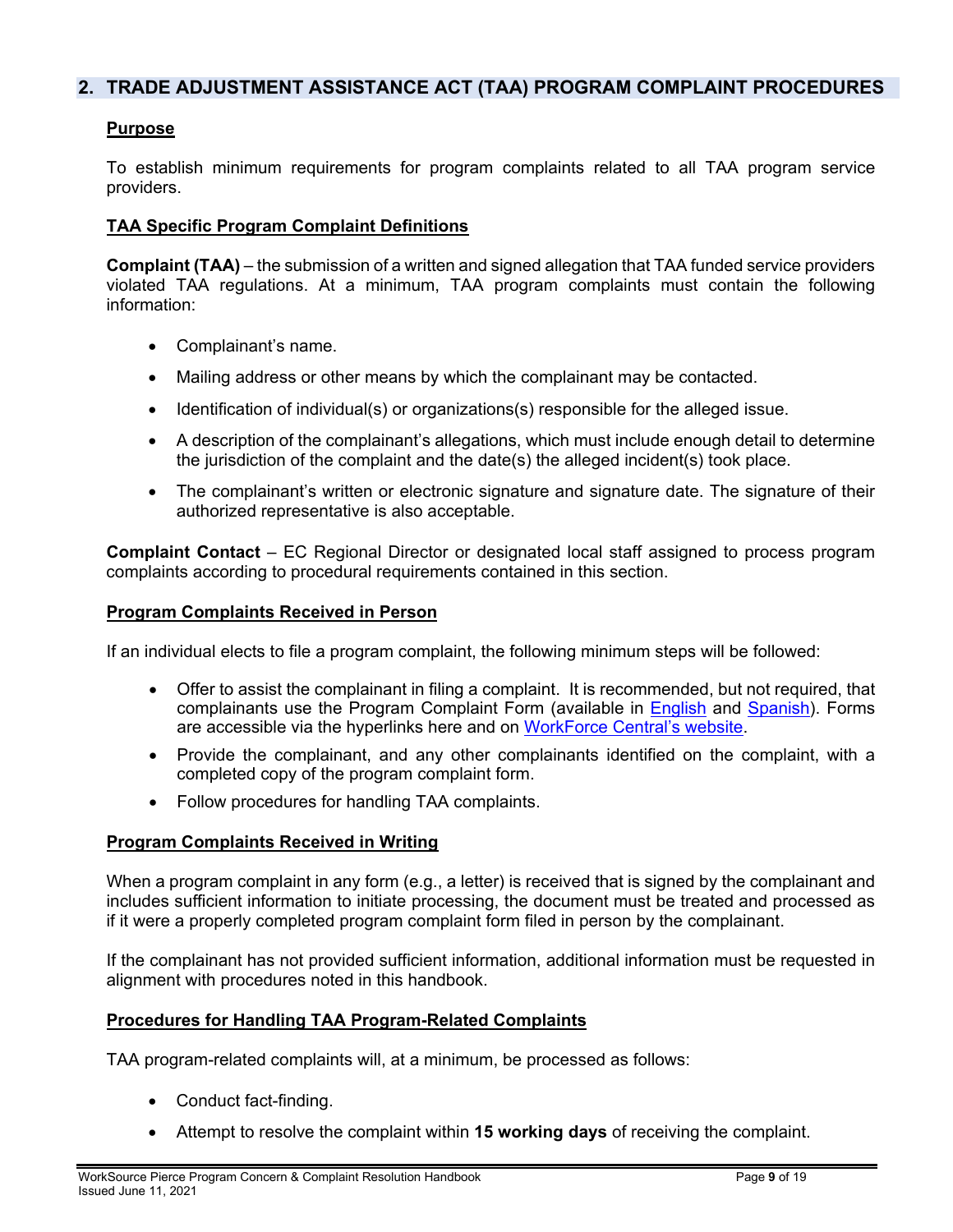- Document all actions taken.
- If unable to resolve the complaint within **15 working days**, the program complaint contact must elevate the complaint to the state using information noted in this handbook. The referral must be made in writing and contain a summary of the local determination made. The Program Complaint Contact will inform the complainant and the respondent, in writing, of the referral action made to the State.
- The State must attempt to resolve the program complaint or, if necessary, may conduct additional fact-finding. If a resolution has not been achieved within **30 working days** from the date of referral, the state will issue a written determination via certified mail.
- The complainant may request a hearing if they remain unsatisfied after a determination has been issued by the state. Hearings will be scheduled in accordance with [20 CFR 658.416\(e\).](https://www.gpo.gov/fdsys/pkg/CFR-2010-title20-vol3/pdf/CFR-2010-title20-vol3-sec658-416.pdf)

# <span id="page-11-0"></span>**Requests for Additional Information**

If a program complaint contact is unable to speak to a complainant to obtain additional information needed to resolve a complaint, a written request for additional information will be sent via certified mail or through some other form of communication where receipt can be verified. All TAA complainants are allowed **20 working days** from the date of receipt to respond to a written request for additional information. If a complainant does not respond, the program complaint will be considered closed.

# <span id="page-11-1"></span>**Confidentiality**

The identity of a complainant(s) or any person who furnishes information related to, or who has assisted in an investigation of a program complaint, will be kept confidential to the maximum extent possible, consistent with applicable law and a fair determination of the complaint. The identity of a complainant may only be released upon written consent of the individual(s) furnishing information regarding a complaint or apparent violation.

# <span id="page-11-2"></span>**Record Keeping**

All records and correspondence related to program complaints must be maintained by the program complaint contact and kept separately from any other records. All records regarding TAA complaints and actions taken must be maintained for a period of not less than three (3) years from the final date of resolution of the program complaint in alignment with [29 CFR 97.42.](https://www.govinfo.gov/content/pkg/CFR-2018-title29-vol1/pdf/CFR-2018-title29-vol1-sec97-42.pdf) At a minimum, files must include:

- An original of completed program complaint form(s).
- Originals of all correspondence received/transmitted.
- Copies of e-mail correspondence, if any.
- Copies of written or typed notes.
- Miscellaneous items relevant to the allegations, such as copies of check stubs, work agreements, etc.

# <span id="page-11-3"></span>**Program Complaint Log**

All WorkSource centers and affiliates must maintain a system for logging TAA program complaints and for maintaining confidentiality of complaint information. Here is an example of a [program complaint log](https://workforce-central.org/wp-content/uploads/2021/06/wfc-program-complaint-log.pdf) (hyperlink) that meets the requirements for all program complaints. At a minimum, the log must contain:

• The name of the complainant.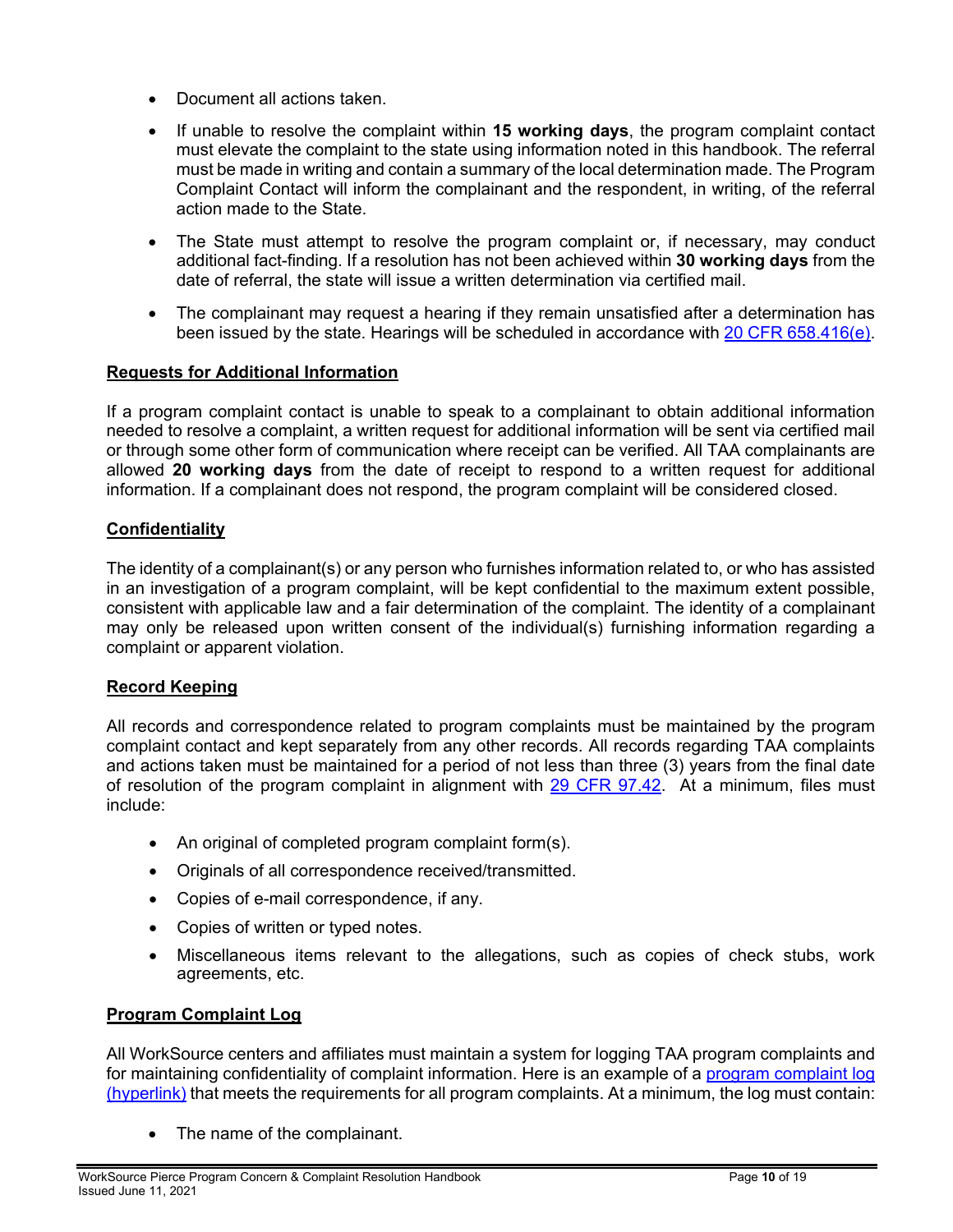- The name of the respondent.
- The date the program complaint is filed.
- The action taken and whether the complaint has been resolved.

If the Program Complaint Coordinator receives a discrimination complaint, they will log it as follows and then forward the complaint to the WorkForce Central EO Officer and/or the State-Level EO Officer:

- The name and address of the complainant.
- The basis of the discrimination complaint.
- A description of the complaint.
- The date the complaint was filed.
- The disposition and date.
- Any other pertinent information.

Access to the program complaint log must be limited to the Program Complaint Coordinator, the WorkForce Central EO Officer, and personnel authorized to monitor the program complaint process.

#### <span id="page-12-0"></span>**Elevating Customer Service-Related Program Complaints to the State**

A TAA customer service-related program complaint may be elevated to the state if:

- No decision or resolution has been reached within **15 working days** of the filing of the complaint, or
- The TAA customer service-related program complaint is made against more than one WorkSource center or affiliate, with an alleged agency-wide violation.

To elevate a TAA customer service-related program complaint to the state, the program complaint contact must submit a written notice to the state complaint officer at:

[ESDGPStateComplaintOfficer@esd.wa.gov](mailto:ESDGPStateComplaintOfficer@esd.wa.gov)

or

Attention: Complaint Officer Employment Security Department PO Box 9046 Olympia, WA 98507*-*9046

# <span id="page-12-1"></span>**References**

- [20 CFR 617](https://www.govinfo.gov/content/pkg/CFR-2012-title20-vol3/pdf/CFR-2012-title20-vol3-part617.pdf) Trade Adjustment Assistance Reauthorization Act of 2015
- [Public Law 114-27](https://www.govinfo.gov/app/details/PLAW-107publ210) Trade Act of 2015
- [Training and Employment Guidance Letter \(TEGL\) 11-02,](https://wdr.doleta.gov/directives/corr_doc.cfm?DOCN=1426) [Change 1](https://wdr.doleta.gov/directives/corr_doc.cfm?DOCN=1523) and [Change 2](https://wdr.doleta.gov/directives/corr_doc.cfm?DOCN=1593) Trade Act of 2002
- [TEGL](https://wdr.doleta.gov/directives/corr_doc.cfm?DOCN=2756) 22-08 and [Change 1](https://wdr.doleta.gov/directives/corr_doc.cfm?DOCN=2823) Trade and Globalization Adjustment Assistance Act of 2009
- [20 CFR 658 Subpart E](https://www.govinfo.gov/content/pkg/CFR-2017-title20-vol4/pdf/CFR-2017-title20-vol4-part658.pdf) Employment Service and Employment-Related Law Complaint System
- 20 CFR  $683.600(c)(1)$  Requirement for Process Dealing with Complaints
- [29 CFR 97.42](https://www.govinfo.gov/content/pkg/CFR-2018-title29-vol1/pdf/CFR-2018-title29-vol1-sec97-42.pdf) Retention and Access Requirements for Records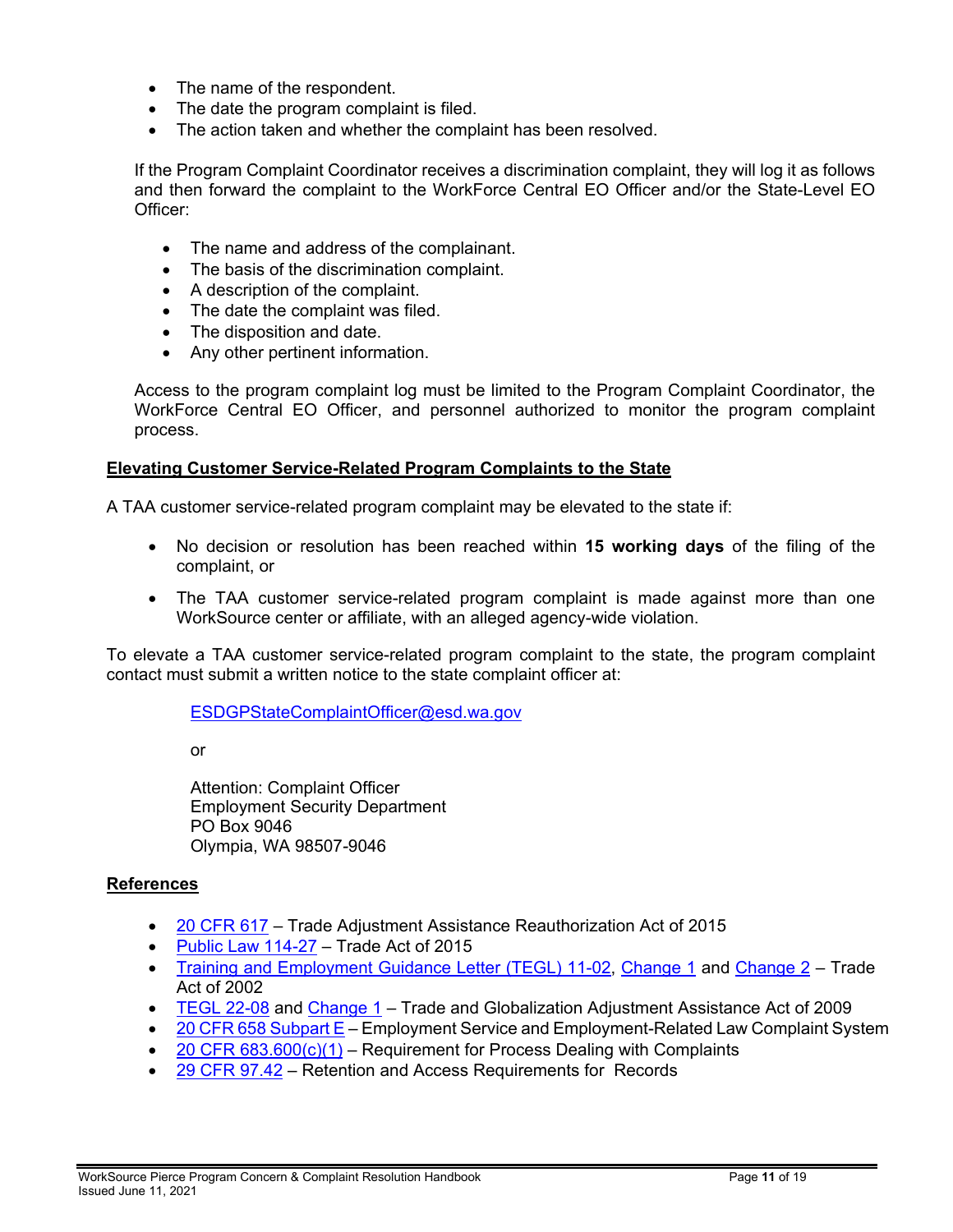# <span id="page-13-0"></span>**3. WIOA TITLE I PROGRAM COMPLAINT PROCEDURES**

# <span id="page-13-1"></span>**Purpose**

To establish minimum requirements for resolving program complaints alleging a violation of WIOA Title I regulations, grants, or other agreements under WIOA.

## <span id="page-13-2"></span>**WIOA Specific Program Complaint Definitions**

**Complainant** – an individual, organization, association, or other entity filing a complaint.

**Local Hearing** – the process by which a local area, through an impartial hearing officer, reaches a determination in an attempt to resolve a WIOA program complaint within **60 calendar days** from the date of complaint submission. For all intents and purposes, the local hearing is the formal resolution process prescribed by WIOA for program complaints, but complaints can be resolved prior to, and in lieu of, a local hearing.

**Local Hearing Officer** – an impartial officer responsible for conducting a hearing. Impartial officers will not be directly connected to the allegations or potentially affected by the results of the determination(s).

**Program Complaint (WIOA)** – the submission of a written and signed allegation that WIOA Title I funded programs/partners violated WIOA Title I regulations. The Program Complaint Form (available in [English](https://workforce-central.org/wp-content/uploads/2021/06/program-complaint-form-english.pdf) and [Spanish\)](https://workforce-central.org/wp-content/uploads/2021/06/program-complaint-form-spanish.pdf) may be used; however, at a minimum, program complaints must contain the following information:

- Complainant's name.
- Mailing address or other means by which the complainant may be contacted.
- Identification of individual(s) or organization(s) responsible for the alleged issue.
- A description of the complainant's allegations, which must include enough detail to determine the jurisdiction of the complaint and the date(s) the alleged incident(s) took place.
- The complainant's written or electronic signature and signature date. The signature of their authorized representative is also acceptable.

**Program Complaint Contact** – WorkForce Central designated staff assigned to process program complaints according to procedural requirements contained in this section.

#### <span id="page-13-3"></span>**Providing Information about WIOA Program Complaint Procedures**

Information about the local WIOA program complaint procedures, including instructions on how to file a complaint, must be made available to WIOA Title I participants and other interested parties in the WorkSource System upon request.

Individuals receiving WIOA Title I funded services will be provided a [notice of their right to file a program](https://workforce-central.org/wp-content/uploads/2021/06/wioa-summary-of-rights-and-program.pdf)  complaint [\(hyperlink\).](https://workforce-central.org/wp-content/uploads/2021/06/wioa-summary-of-rights-and-program.pdf) An acknowledgement of receipt will be signed by the participant and uploaded into the participant's ETO record.

Reasonable efforts must be made to ensure that information about the content of the WIOA program complaint procedures will be understood by all individuals, including youth, individuals with limited English proficiency (LEP), and individuals with disabilities.

# <span id="page-13-4"></span>**Program Complaints Received in Person**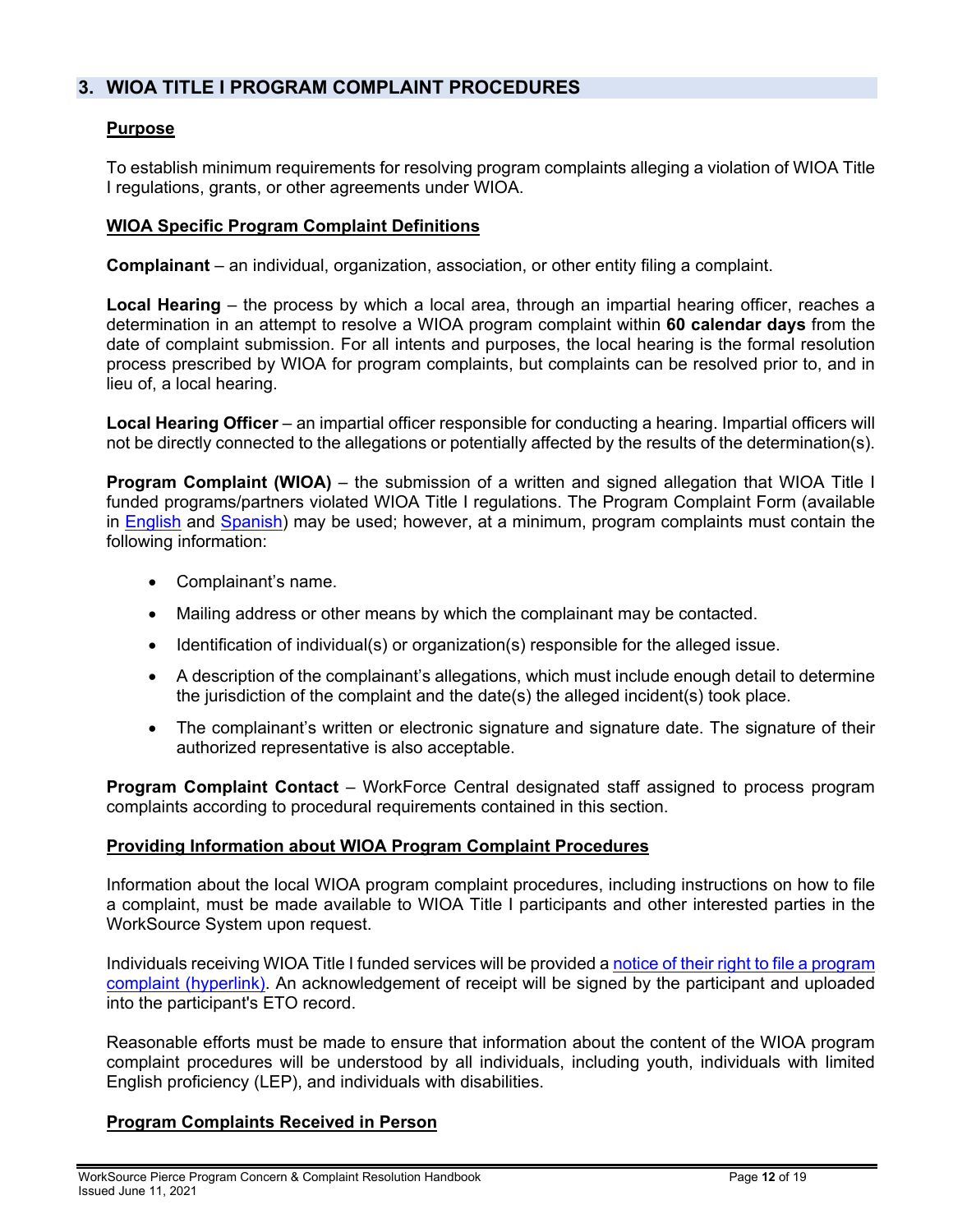If an individual elects to file a program complaint, the following minimum steps will be followed:

- Offer to assist the complainant in filing a complaint. It is recommended, but not required, that complainants use the Program Complaint Form (available in [English](https://workforce-central.org/wp-content/uploads/2021/06/program-complaint-form-english.pdf) and [Spanish\)](https://workforce-central.org/wp-content/uploads/2021/06/program-complaint-form-spanish.pdf). Forms are accessible via the hyperlinks here and on [WorkForce Central's website.](https://workforce-central.org/about/policies/)
- Provide the complainant, and any other complainants identified on the complaint, with a completed copy of the program complaint form.
- Follow procedures for handling TAA complaints.

# <span id="page-14-0"></span>**Program Complaints Received in Writing**

When a program complaint in any form (e.g., a letter) is received that is signed by the complainant and includes sufficient information to initiate processing, the document must be treated and processed as if it were a properly completed program complaint form filed in person by the complainant.

If the complainant has not provided sufficient information, additional information must be requested in alignment with procedures noted in this handbook.

# <span id="page-14-1"></span>**Program Complaint Resolution Timeline**

Complainants must be provided an opportunity to resolve program complaints without a hearing, and an opportunity for a hearing if the resolution is not agreeable to any party involved. An initial resolution should be attempted within the **first 25 calendar days** of receipt of the complaint to allow WorkForce Central sufficient time to prepare for and conduct a hearing, in the event that the complaint is not resolved. The hearing must be completed, and a determination provided, **within 60 calendar days** of receipt of the program complaint.

# <span id="page-14-2"></span>**Local Hearings**

The submission of a program complaint is considered a complainant's hearing request. A hearing before an impartial hearing officer will be completed within **60 calendar days** of the filing of a complaint unless such a complaint is resolved prior to the hearing.

The complainant and the respondent must be notified in writing of the hearing prior to the date of the hearing. The hearing notice must be in writing and must contain the following information:

- Date of the notice, name of the complainant, and the name of the party against whom the complaint is filed.
- Date, time, and place of the hearing.
- Statement of the alleged violations.
- Name, address, and telephone number of the contact person issuing the notice.

The hearing will be conducted according to the procedures established by WorkForce Central and a hearing determination will be provided to complainant within **60 calendar days** from the date of complaint submission.

# <span id="page-14-3"></span>**State-Level Appeal**

An appeal may be filed with the state if:

• No local decision has been reached within **60 calendar days,** or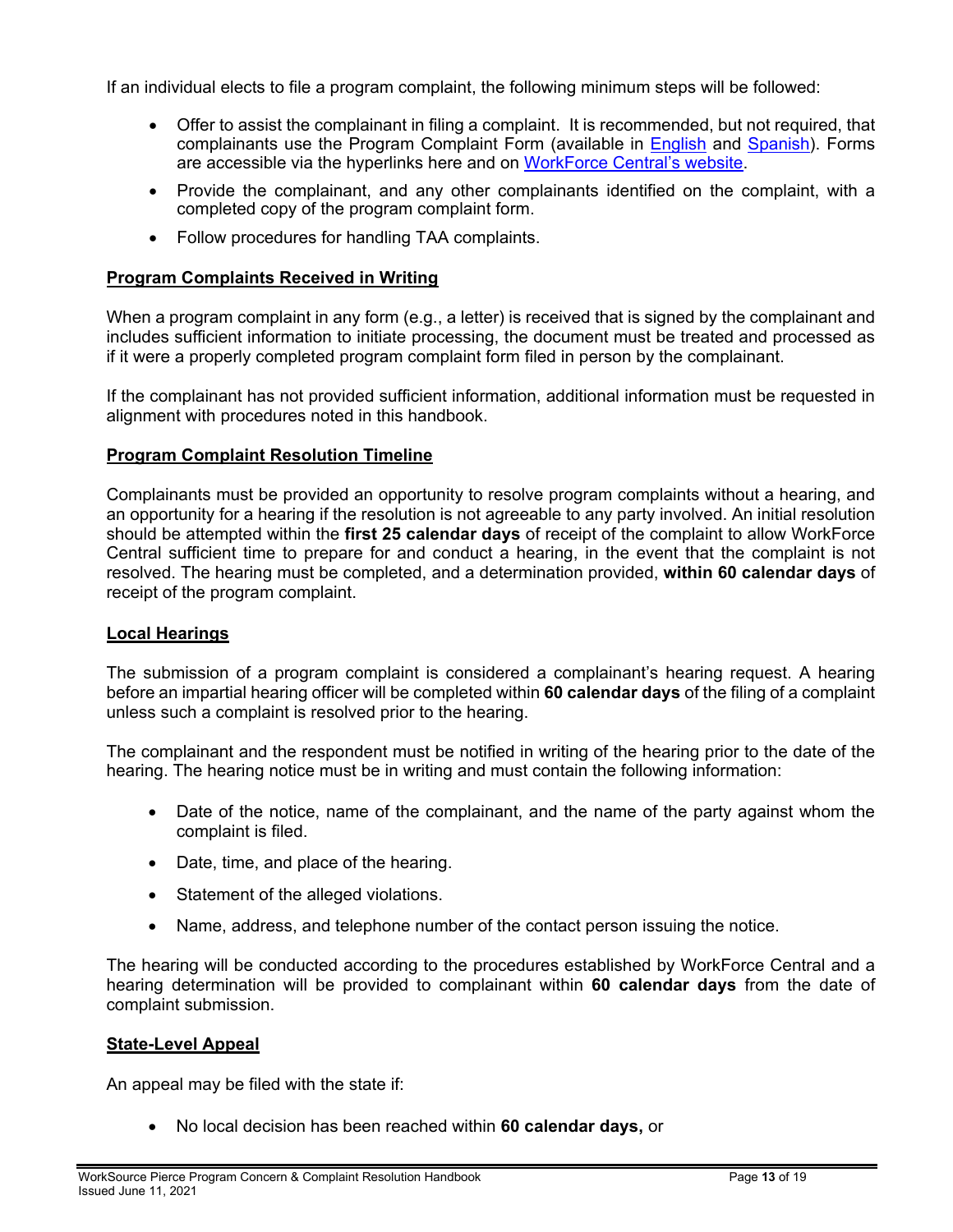• Either party remains dissatisfied with the local hearing decision.

To request a state hearing, the complainant must submit a written and signed notice of appeal to:

[ESDGPStateComplaintOfficer@esd.wa.gov;](mailto:ESDGPStateComplaintOfficer@esd.wa.gov)

or

Attention: Complaint Officer Employment Security Department PO Box 9046 Olympia, WA 98507*-*9046

# <span id="page-15-0"></span>**Confidentiality**

The identity of a complainant(s) or any person who furnishes information related to, or who has assisted in, an investigation of a program complaint will be kept confidential to the maximum extent possible consistent with applicable law and a fair determination of the program complaint. The identity of a complainant may only be released upon written consent of the individual(s) furnishing information regarding a complaint.

# <span id="page-15-1"></span>**Record Keeping**

All records and correspondence related to program complaints will be maintained by the program complaint contact and kept separately from any other records. All records regarding WIOA Title I program complaints and actions taken must be maintained for a period of not less than six (6) years from the final date of resolution of the complaint.

Note: While [29 CFR 97.42](https://www.govinfo.gov/content/pkg/CFR-2018-title29-vol1/pdf/CFR-2018-title29-vol1-sec97-42.pdf) requires a minimum three (3) year record retention schedule, WorkForce Central's record retention requirements for WIOA program complaints is six (6) years.

See [29 CFR 95.53](https://www.govinfo.gov/content/pkg/CFR-2018-title29-vol1/pdf/CFR-2018-title29-vol1-sec95-53.pdf) for institutions of higher education, non-profit organizations, and commercial organizations.

At a minimum, files will include:

- The original program complaint filed.
- Copies of all documents related to the issues that were collected and reviewed, including all fact-finding reports and interviews.
- Copies of all correspondence and agreements with involved parties.

# <span id="page-15-2"></span>**Program Complaint Log**

All WorkSource centers and affiliates must maintain a system for logging WIOA program complaints and for maintaining confidentiality of complaint information. All actions taken related to receipt, referral, or disposition of each program complaint must be recorded in a program complaint log. Here is an example of a [program complaint log \(hyperlink\)](https://workforce-central.org/wp-content/uploads/2021/06/wfc-program-complaint-log.pdf) that meets the requirements for all program complaints.

If the Program Complaint Coordinator receives a discrimination complaint, they will log it as follows and then forward the complaint to the WorkForce Central EO Officer and/or the State-Level EO Officer:

• The name and address of the complainant.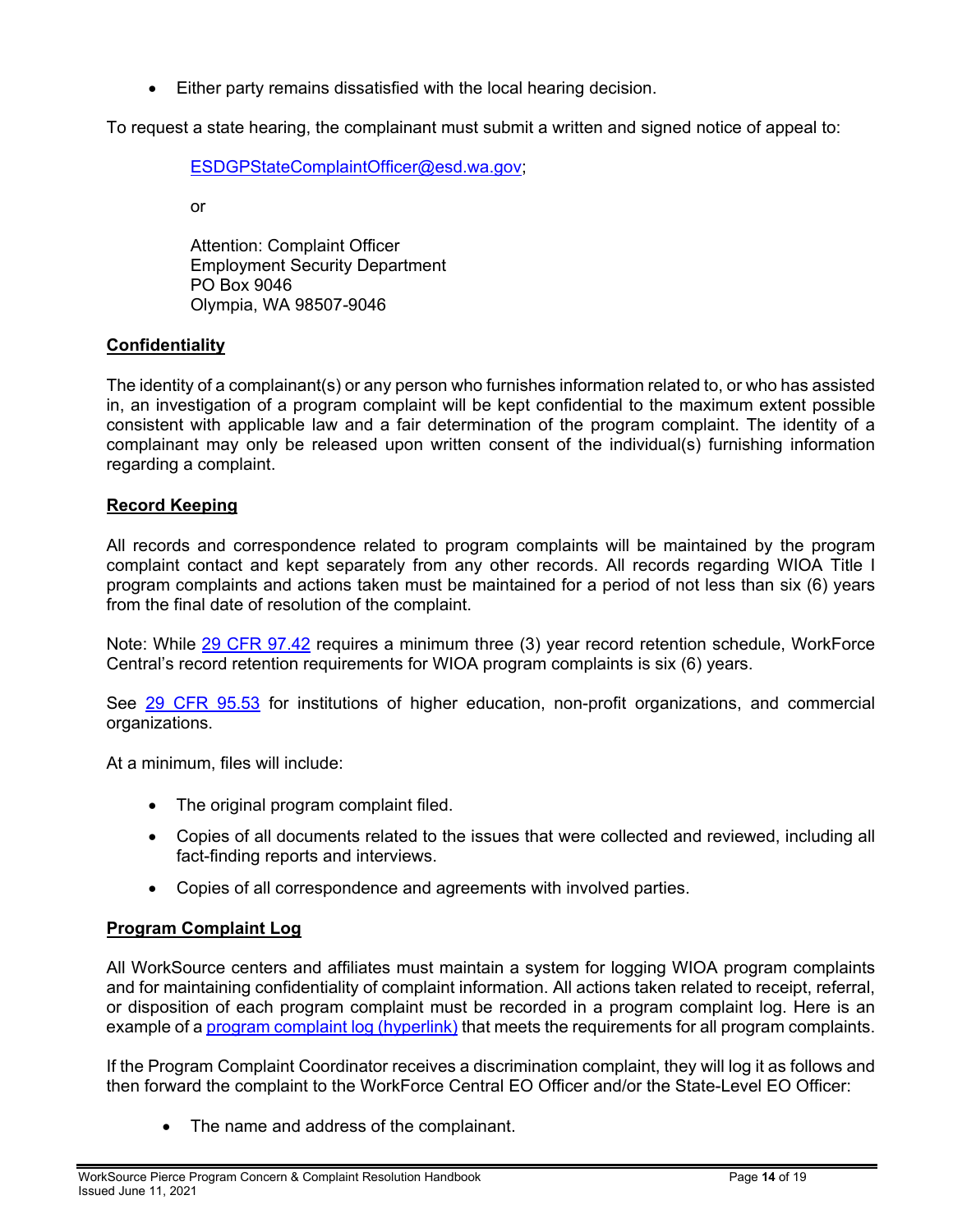- The basis of the discrimination complaint.
- A description of the complaint.
- The date the complaint was filed.
- The disposition and date.
- Any other pertinent information.

Access to the program complaint log must be limited to the Program Complaint Coordinator, the LWDB EO Officer, and personnel authorized to monitor the program complaint process.

# <span id="page-16-0"></span>**Binding Arbitration**

Program complaints will be processed through a binding arbitration procedure if a collective bargaining agreement covering the parties to the complaint so provides.

#### <span id="page-16-1"></span>**References**

- [20 CFR 667 Subpart F](https://www.govinfo.gov/content/pkg/CFR-2011-title20-vol3/pdf/CFR-2011-title20-vol3-part667.pdf) Grievance Procedures, Complaints and State Appeals Processes
- [29 CFR 97.42](https://www.govinfo.gov/content/pkg/CFR-2018-title29-vol1/pdf/CFR-2018-title29-vol1-sec97-42.pdf) Retention and Access Requirements for Records
- [29 CFR 95.53](https://www.govinfo.gov/content/pkg/CFR-2018-title29-vol1/pdf/CFR-2018-title29-vol1-sec95-53.pdf) Retention and Access Requirements for Records

# <span id="page-16-2"></span>**4. DOWNLOADABLE TOOL EXAMPLES**

- [Sample Program Complaint Log](https://workforce-central.org/wp-content/uploads/2021/06/wfc-program-complaint-log.pdf)
- Summary of [Rights and Program Complaint Procedures Form](https://workforce-central.org/wp-content/uploads/2021/06/wioa-summary-of-rights-and-program.pdf)
- [Program Complaint Form -](https://workforce-central.org/wp-content/uploads/2021/06/program-complaint-form-english.pdf) English
- [Program Complaint Form –](https://workforce-central.org/wp-content/uploads/2021/06/program-complaint-form-spanish.pdf) Spanish
- [WorkSource Complaint Poster-English &Spanish](https://storemultisites.blob.core.windows.net/media/WPC/adm/policy/WS-Complaints%20Poster.pdf)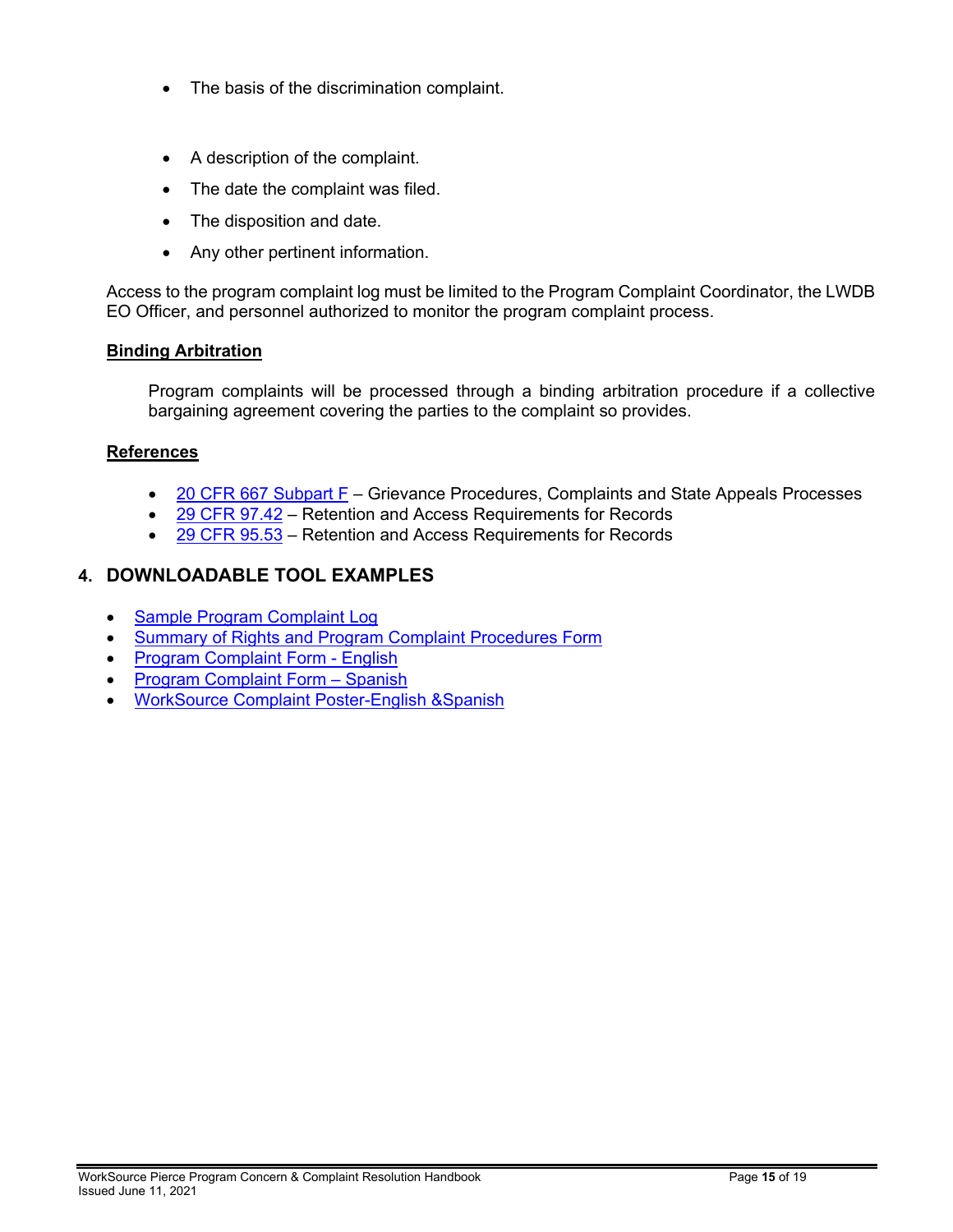# <span id="page-17-0"></span>**COORDINATED CONCERN AND COMPLAINT RESOLUTION PROCESS**



\*Except in cases where informal resolution at the local level would be detrimental to the complainant or allegations of discrimination are made.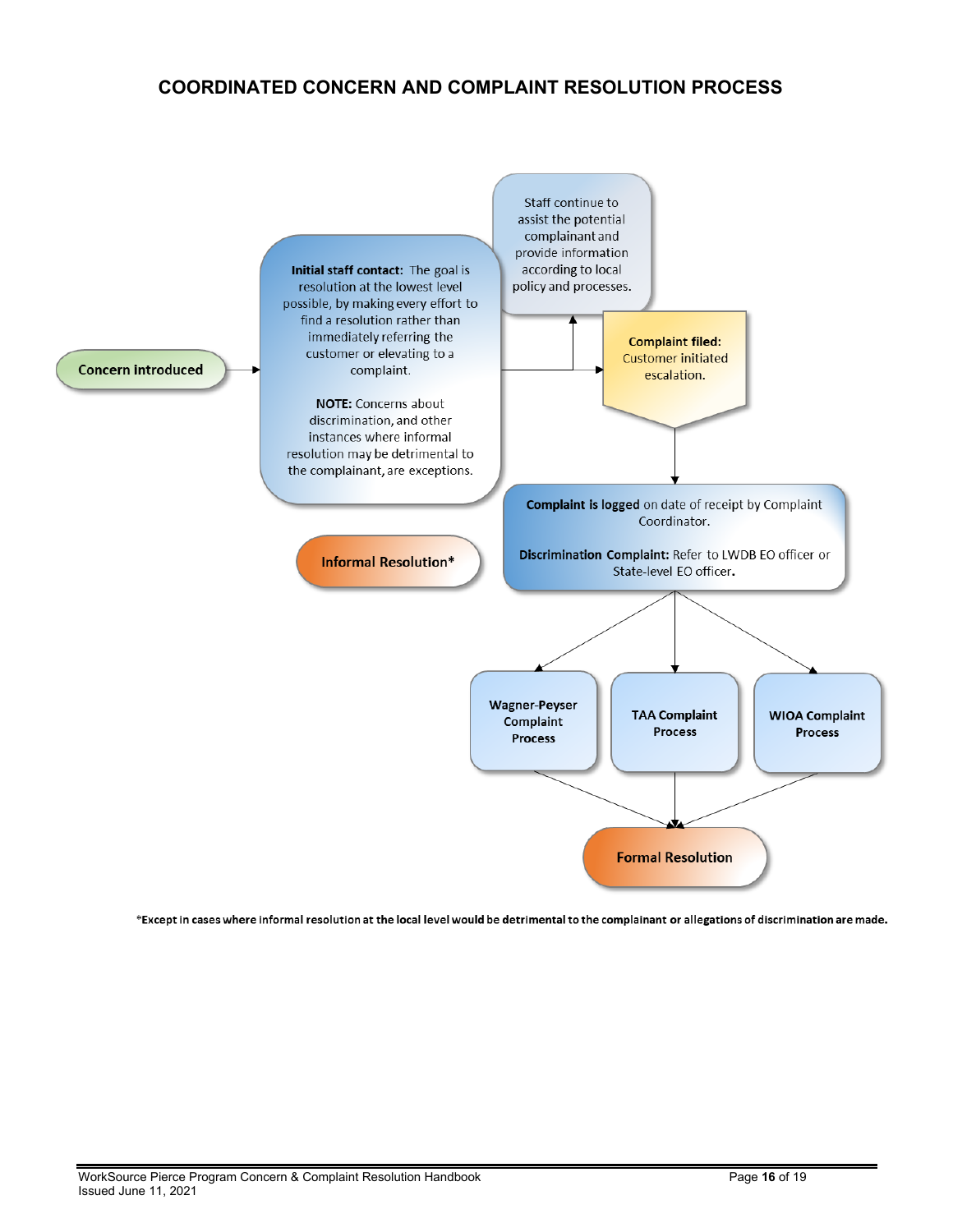# <span id="page-18-0"></span>**5. PROGRAM CONCERN AND COMPLAINT PROCESSING QUESTIONS & ANSWERS**

# • **What is the difference between a program concern and a program complaint?**

A program concern is any written or verbal expression of dissatisfaction rather than alleged violations of program regulations noted in this handbook. A written expression of dissatisfaction may also be processed as a concern except for alleged violations of program rules or laws noted in this handbook.

Concerns do not require the same formal process as a complaint (i.e., logging, tracking, etc.). Local processes may include additional requirements for processing concerns.

with the appropriate partner or do some networking and get back to the customer. Program

#### • **What do I do if I'm not familiar with the program or scope of the concern presented?** Customers can't be expected to know what program they are connected to or who to ask for help. Our goal is to resolve all concerns as easily and quickly as possible. Because WorkSource customers usually don't know what program they are connected to, it's important to do your best to assist any customer to defuse situations as early as possible. If necessary, connect the customer

complaint submission is not required to connect the customer with the appropriate contact.

• **What should I do if a customer indicates they want to file a program complaint?** If you haven't already, ask the customer what would resolve the issue and offer assistance. Often times the customer just wants to express a concern or receive assistance, without realizing the implications of submitting a formal complaint. That being said, a customer has the right to due process. If the customer's intent is to file a program complaint, direct the customer to the appropriate program complaint contact for further processing.

#### • **What should I do if a customer indicates they want to file a discrimination complaint?** If a customer says they feel discriminated against or feels they were treated poorly because of a protected characteristic (race, gender, age, etc.), first give the customer their rights to file a discrimination complaint with the WorkForce Central EO Officer, the State-Level EO Officer, and the USDOL Civil Rights Center. After giving the customer their rights, continue to provide service to the customer. Please refer to [WorkSource System Discrimination Complaint Processing Policy.](https://workforce-central.org/about/policies/)

# • **Can a program complaint be filed via email?**

Yes. A program complaint provided in any reasonable form, (letter or email) which is signed by the complainant or their representative (written or electronic) and includes sufficient information to initiate an investigation must be treated as if it were a completed locally approved form filed in person.

# • **What is an example of a written concern that is not a program complaint?**

Here's an example: an email submitted to a legislator expressing dissatisfaction with services, as opposed to an allegation of a violation of program regulations, is considered a concern.

Also, a written expression of dissatisfaction made against a WorkSource partner that administers a program or a process not covered by this handbook may be processed as a concern (and referred as appropriate), even if it contains a signature. The program complaint processes in this handbook are tied to specific funding sources, and external complaint processes exist to correspond with external funding sources.

# • **Do program concerns resolved at the local level need to be logged?**

A local area is not required to track customer concerns. However, a local area may choose to document program concerns through the use of a log or some other method.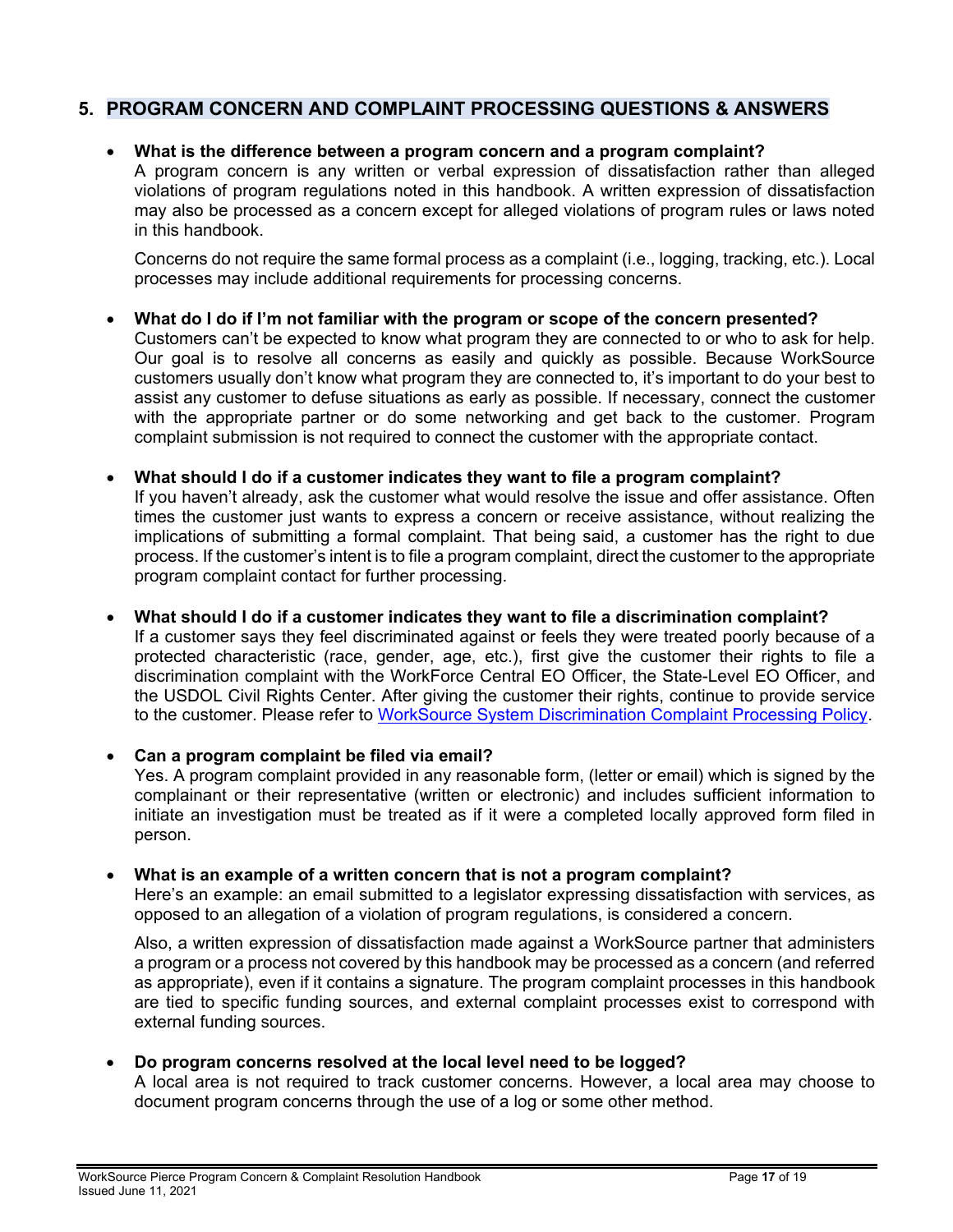# • **How can a customer file a program complaint?**

A customer may file a program complaint by submitting a locally approved program complaint form that is filled out and signed or by submitting a signed letter with sufficient information to initiate factfinding. This handbook contains additional information regarding what must be included on complaint forms, including examples of forms that can be implemented.

# • **Who has local authority over program complaint jurisdiction?**

For WIOA Title-related complaints it would be the WorkForce Central appointee (WIOA Title I complaint contact); for Wagner-Peyser and TAA-related program complaints, it would be the EC regional director or the appointee (Wagner-Peyser or TAA complaint contact).

# • **May LWDBs develop a local policy and process that applies to all WorkSource sites located in a WDA?**

Yes. It is not required for each site to maintain separate policies or procedures. However, local areas may consider appointing more than one complaint contact (or other representative) for program complaints to assist with facilitation of the LWDB's process even if the LWDB is governed by one policy or procedure.

• **Is a local hearing required to respond to a Wagner-Peyser program complaint that is not resolved at the local level?**

No. If a program complaint is made against ESD and that program complaint has not been resolved within 15 working days, the program complaint contact will elevate the complaint to the state following procedures noted in this handbook.

• **For Wagner-Peyser, what is the difference between a program complaint and an apparent violation?**

An apparent violation is a violation of employment law made by an employer, where an ESD representative observes, has reason to believe, or is in receipt of information regarding a suspected violation. Apparent violations do not involve a written and signed allegation made by a customer against an employer.

Partners should be cautioned that it **is not** within ESD's role to search out potential employer violations of employment law. However, if violations of employment law become apparent, such situations must be documented and reported to the appropriate program complaint system representative for processing according to the requirements in this handbook. Those program complaint contacts will evaluate the individual circumstances of the issue presented and determine whether the allegation warrants action.

# • **What happens if a complainant moves, and we don't receive a confirmation receipt?**

When using certified mail, a confirmation receipt is normally returned. If the confirmation receipt is returned, indicating the complainant no longer resides at the address provided, or the certified mail is returned as undeliverable and no other form of contact is available, the receipt or returned mail must be saved in a file as a document that confirms an attempt to make contact was made.

- **Can only ESD discontinue services or can a non-ESD entity providing labor exchange services also discontinue services?** Per [20 CFR 658.501\(a\),](https://www.govinfo.gov/content/pkg/CFR-2018-title20-vol4/pdf/CFR-2018-title20-vol4-sec658-501.pdf) the state workforce agency (ESD) must initiate procedures for discontinuation of services to employers. This places the burden on ESD to initiate discontinuation of services procedures. Depending on the circumstances, non-ESD entities providing labor exchange services may, however, recommend that ESD initiate discontinuation of services.
- **What specific services could be discontinued according to the Wagner-Peyser program complaint process?**

Labor exchange services would no longer be provided to the employer in question. Other services may be discontinued if such services are supported by Wagner-Peyser funds.